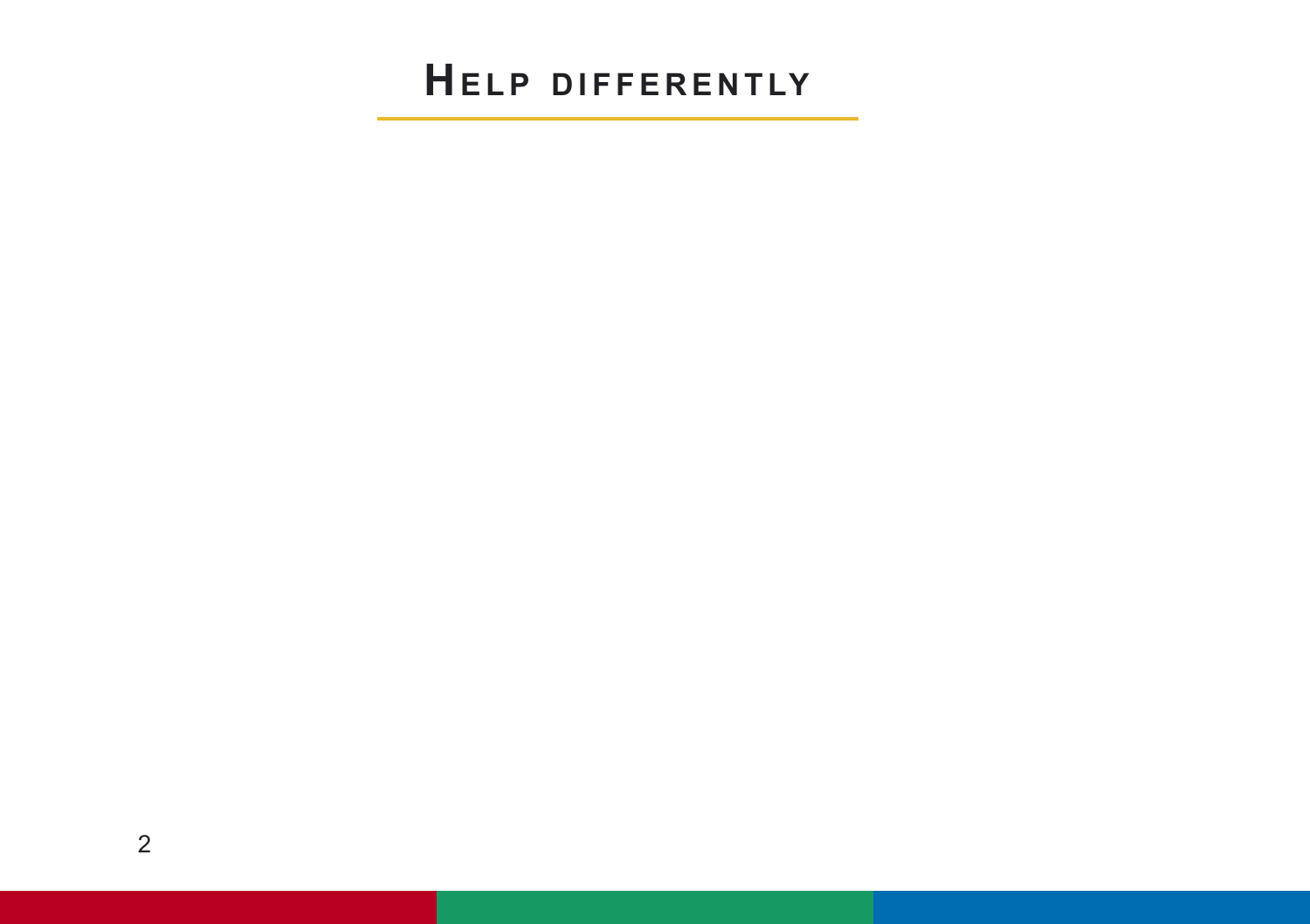#### **PREFACE**

In the recent years, our Equal program has enabled us to renew our work with homeless people, and to try to develop more efficient and organized methods to help the social reintegration of homeless people in a holistic way. This work has proved to be a real challenge to all those involved in it: we had to rethink our goals, our methods, our structure, our tools of help, etc. We have learnt a lot through various difficulties and small successes, we have gained useful practical experience. This guide aims to summarize all that we have learnt, and we wish it  $-$  together with relevant training opportunities – to help social workers in Hungary learn and use

new methods in their daily work.

This summary will only mention some key chapters of the guide – not all of them. The guide itself is also prepared in an electronic version to facilitate easier use as well as the dissemination process. It will be available on the following web page: **www.bmszki.hu** together with different useful appendix, sample documents, training materials.

#### **This summary will include the following topics:**

 $\star$  Drawing up the structural framework of holistic social support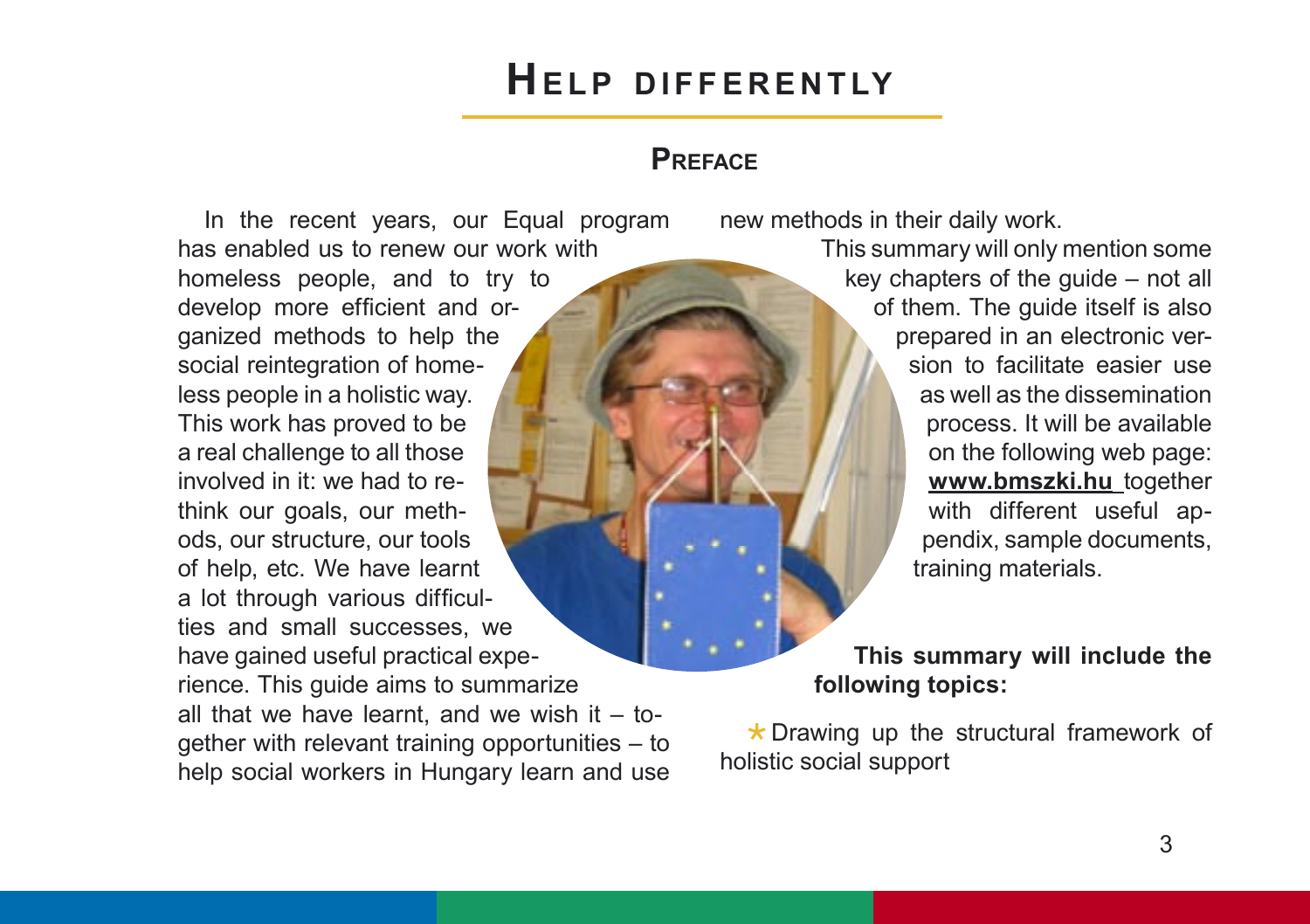- $\star$  Organizing the support of holistic social work
- $\star$  Supported trainings special preparation for the labour market
- $\star$  Support during the search for employment
- $\star$  Programs targeting activation
- $\star$  Housing programs supporting independent living

#### **DRAWING UP THE STRUCTURAL FRAMEWORK OF HOLISTIC SOCIAL SUPPORT**

- $\star$  Maintenance of the aims evaluation feedback correction
- $\star$  Setting up a system of monitoring and measurement
- \* Developing a system of key experts in all services
- \* Organizing inter-service team work
- \* Introducing case-work, case-management
- Organizing team work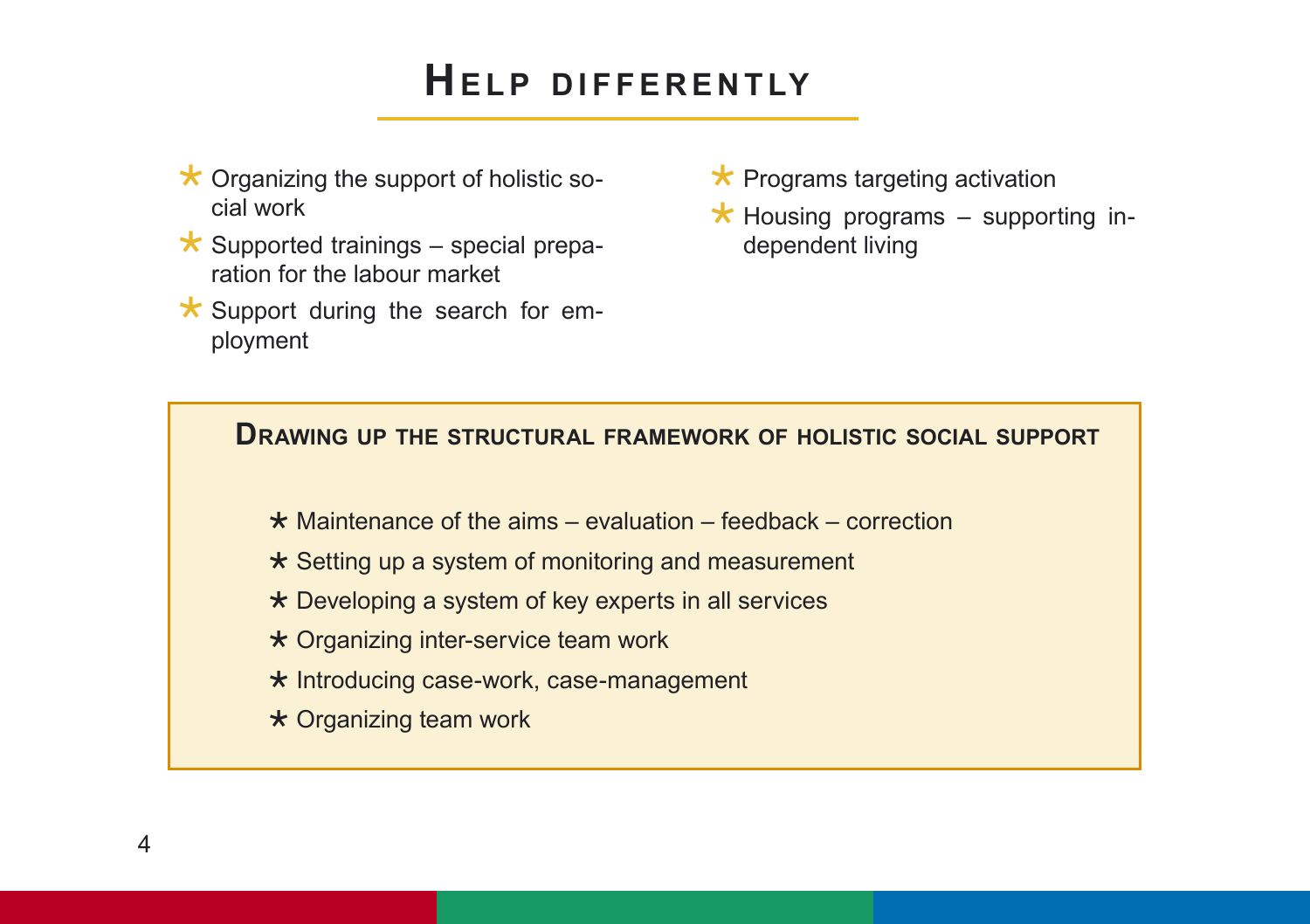#### **ORGANIZING THE SUPPORT OF HOLISTIC SOCIAL WORK**

The base of specialized, holistic and integrated social work is the concrete, well organized and stable casework approach.

Today certain social services often function like "factories": one social helper is working with many users but only focusing on one area of need (administrative problems, counselling, housing, employment, directing towards services, etc.).

Specialization is very important – we shall discuss it later – but only in an environment where there is already traditional holistic case work already. This means that – as opposed to the "factory-like" functioning  $-$  every client (with whom we have long-term contact or multiple problems) has their own case worker.

The case worker is the one who gathers all the information on the steps to be taken in the specialized areas, it is him/her the client can turn to with any type of problems. The case worker is the one who takes the person through the process of change.

They are responsible for getting to know the client, their various problems and the possible causes of these problems during the "first interview" – the first deep discussion –, and through trying to understand and to analyse these problems, direct users towards the services, special tools most adequate to their situation.

This is the base, on which we can organize holistic specialized social support.

As up to this day there are services with no real case work, organizing the base should be the first step for them.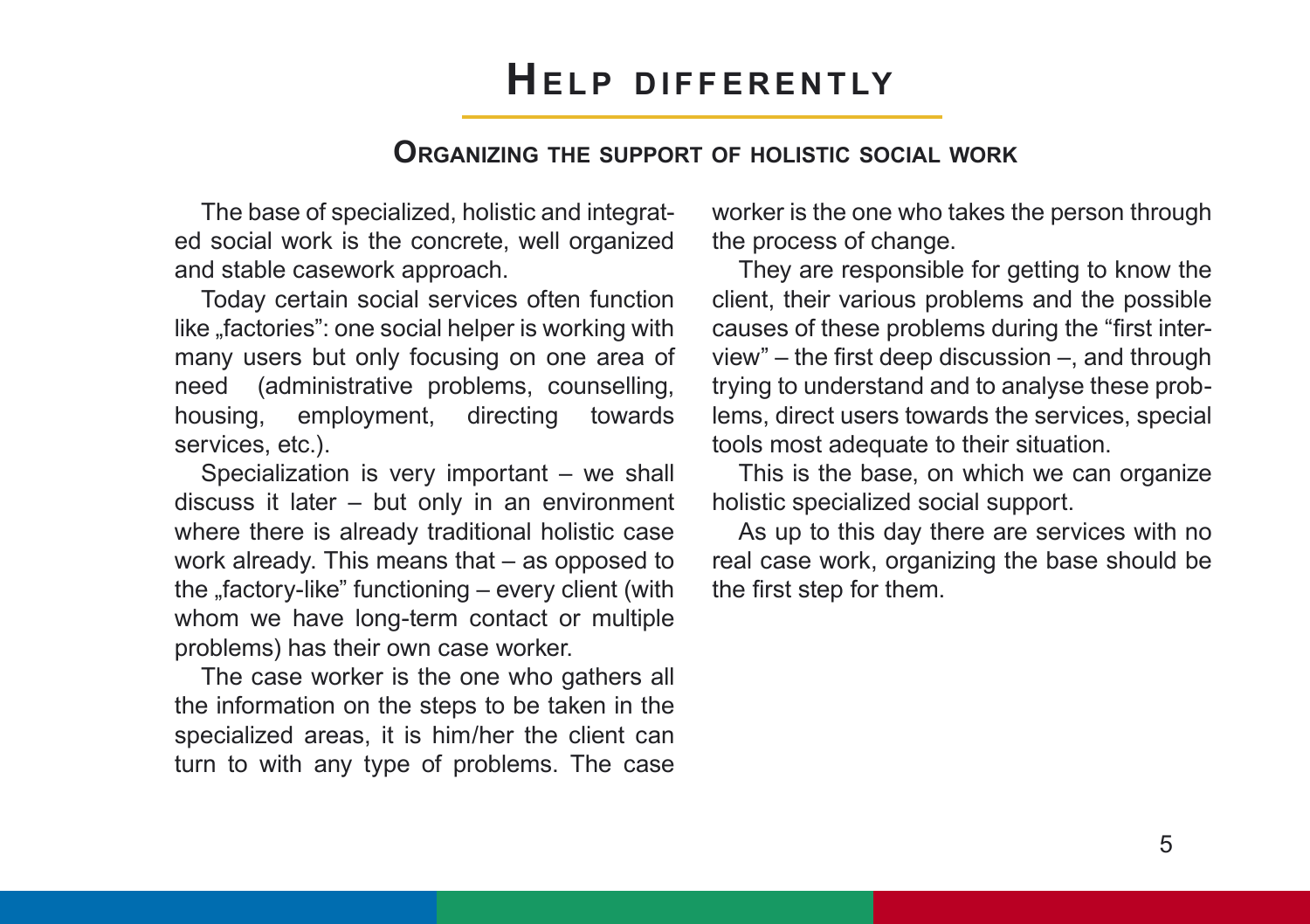### **ORGANIZING TEAM WORK**

One of the basic tools of case work is organizing social work teams.

Social work teams are not the same as the regular weekly meetings held in the services to discuss practical issues. The main purpose of social work team meetings is to support case work.

#### **The forms of this support:**

- $\star$  discussion of specific cases or certain type of recurring problems
- $\star$  exchange of information about possibilities of help
- $\star$  getting to know new procedures, new tools of help
- $\star$  supporting social help on a professional and psychological/mental basis



 $\star$  gradual development of shared norms, values

 It is impossible to carry out efficient social work in the long term without a well organized support team. Where this is missing, individual social workers can get seriously injured, and any expectation for a high level of efficient professional social work will be futile.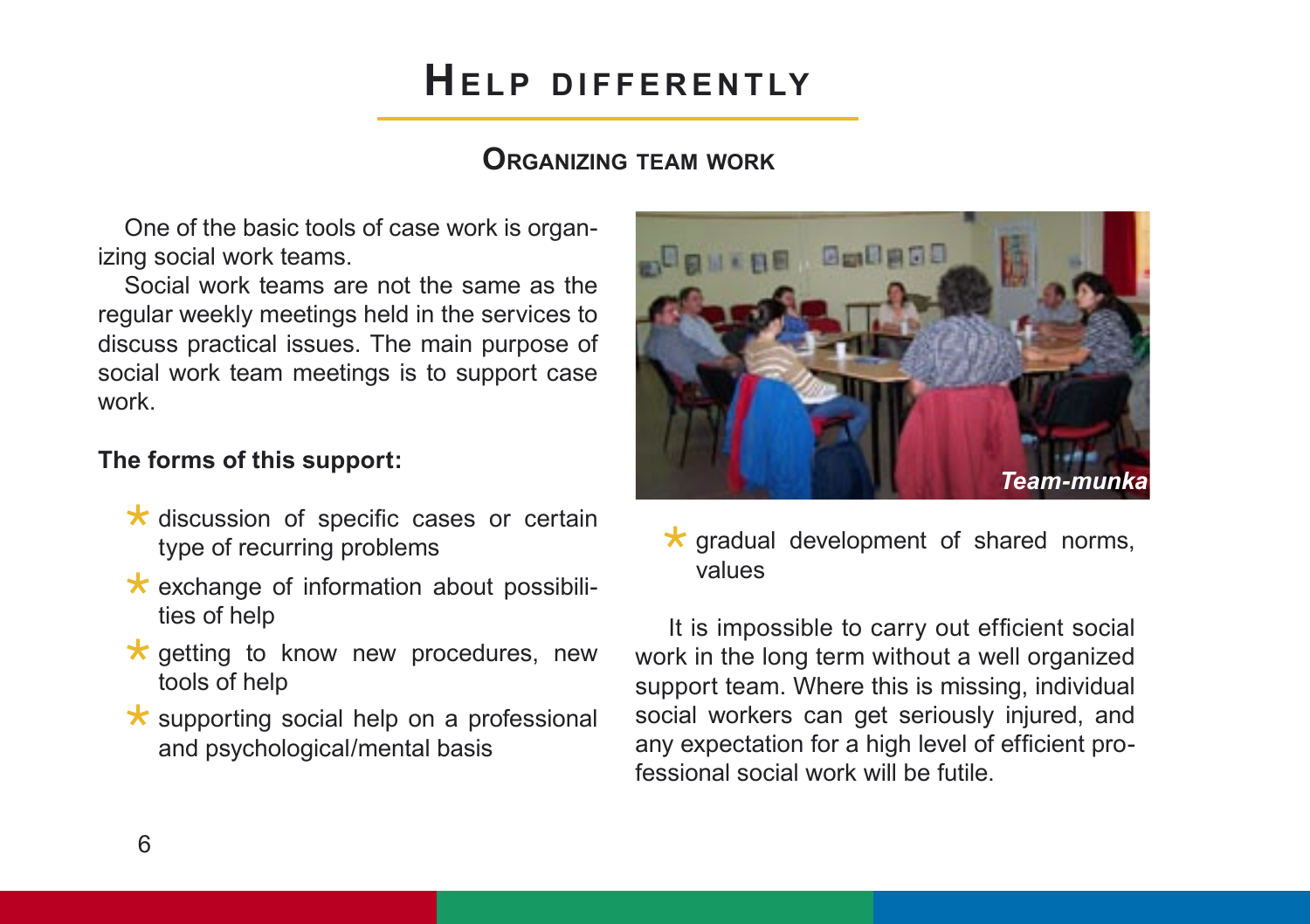#### **DEVELOPING A SYSTEM OF KEY EXPERTS IN ALL SERVICES**

 When setting up the goals and expectations of social work we have to define the **possible main outcomes, fields of change** that will enable users to solve their problems. Without this change management, both the services and the users are stuck.

Another problem is that often social workers are not familiar with the existing tools and possibilities, so they cannot offer efficient support. Their knowledge and information is often limited to a certain field of expertise, and they might not know what exists out of their circle. This enables them to only help a fraction of their clients' problems, and to leave whole areas of need neglected.

According to the experience in the services of BMSZKI, people living in hostels/shelters struggle with and need help mostly in the following four main areas of problems: **housing, employment (training), substance abuse**  **and placement in an old age home.** To support holistic social work and offer real help to users it is advisable to set up a **network of key experts** who familiarize themselves with one area of the above mentioned problems.

These key experts try to gather, organize and disseminate information on these areas of problems, making sure it reaches both social workers and users.

Setting up a network of experts in the next step in making a strong base for social case work. These key experts are specialists of one area of problems, they are the "first among equals", who the other helpers can turn to for advice, information or experience in the given field.

Experts have to be built up, not only by gathering information, accumulating knowledge and expertise in their fields of specialization, but also in being accepted by their peers, and being able to help them.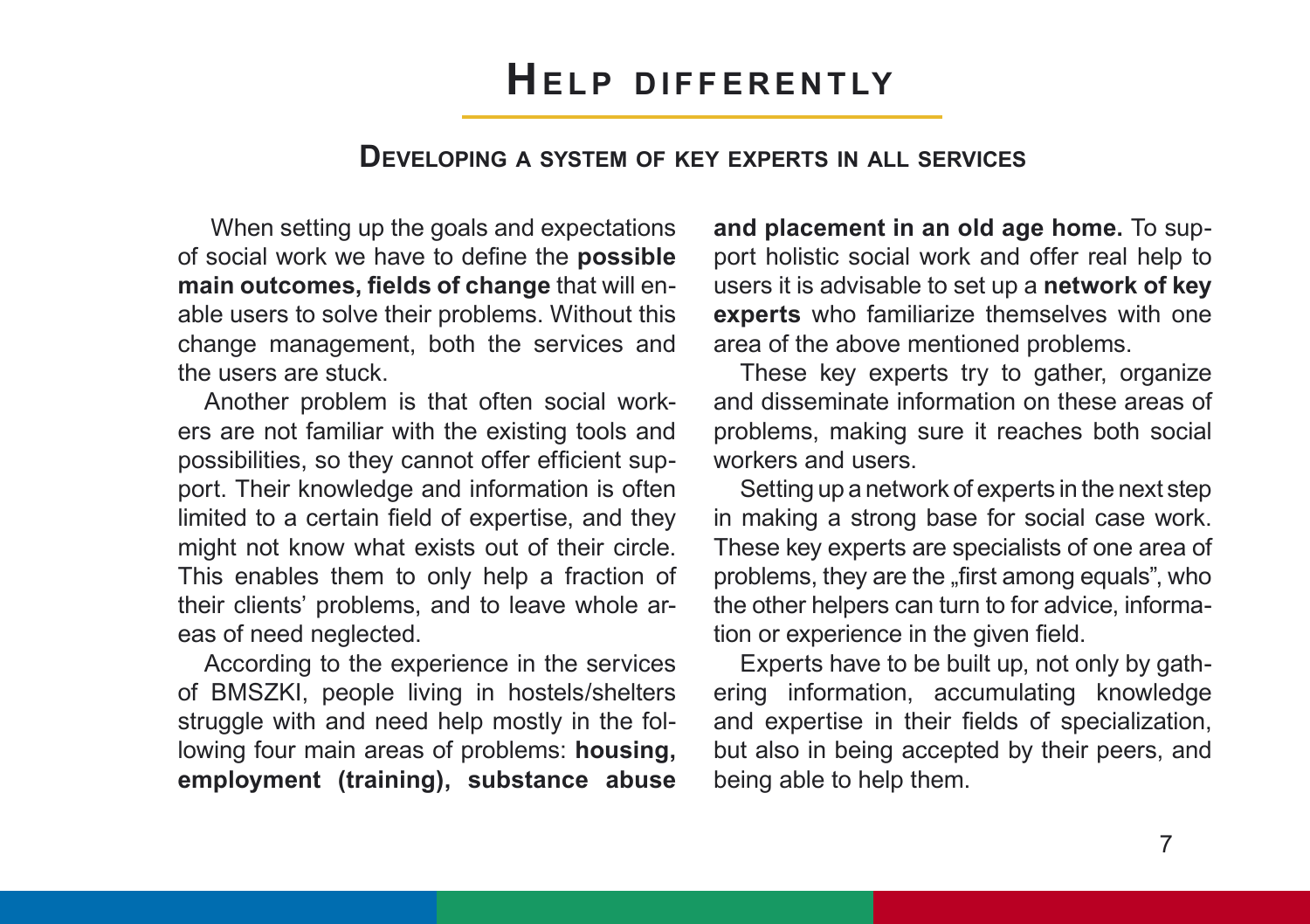

#### **Developing a network of key experts – in practice**

The first step in setting up a network of experts in any given field is to choose the Head of experts. They should be social workers with

many years of experience in the given service, with great expertise in their field. Consequently, or simultaneously, using the same criteria, we can proceed by choosing experts in the various services.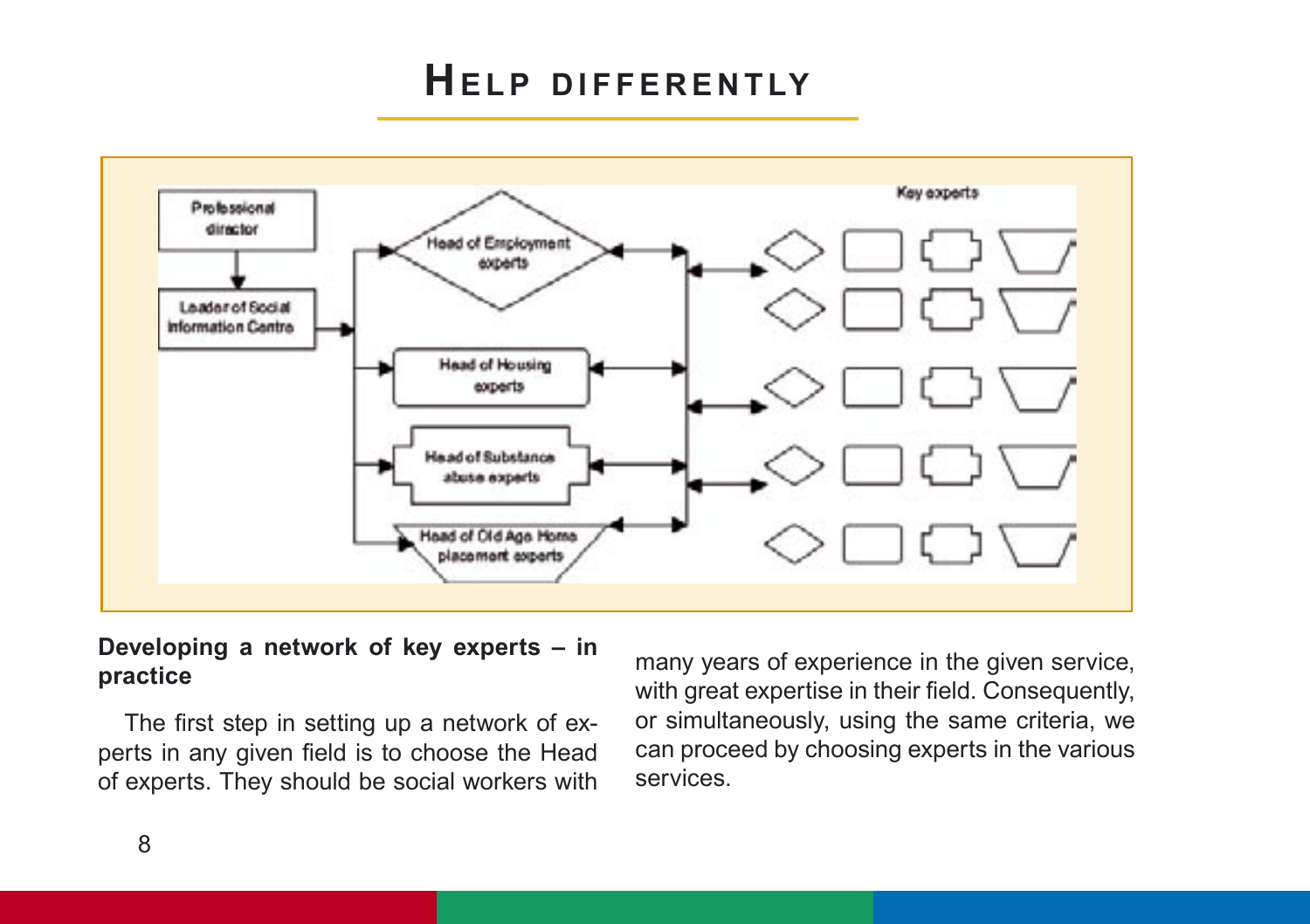### **WAYS OUT – KEY EXPERTS – NEEDS ASSESSMENT TESTS**

We do not primarily need a holistic approach of help because it is trendy, but because people do have multiple problems. We need to develop an approach that can tackle these multiple problems simultaneously.

We have identified **four main areas of problems** (depending on the circumstances there could possibly be more or less areas): housing, employment (training), substance abuse, need for permanent nursing. Crises in these areas can cause people to become homeless, so we believe these are also the key areas to find ways out of homelessness.

(We consider mental, psychological and physical problems as part of most homeless people's lives, which should be addressed in every case.)

In order to assess the main problems in each field we suggest the development of separate needs assessment tests, which also map out

the possible solutions: with their help the sets of problems can be separated from each other and dealt with on their own. This can help the process of case work, the assessment of needs and the development of personalized plans of action.

**The network of key experts covers the same fields as the set of problems,** which helps services find or develop programs (housing program, employment (training) program, program of substance abuse, etc.) which will enable us to support users to be successful in their way out of homelessness.

By using the assessment tests and through the network of experts, social workers will understand and learn how to approach multiple problems from multiple angles, and how there are many tools to be employed in their supportive work.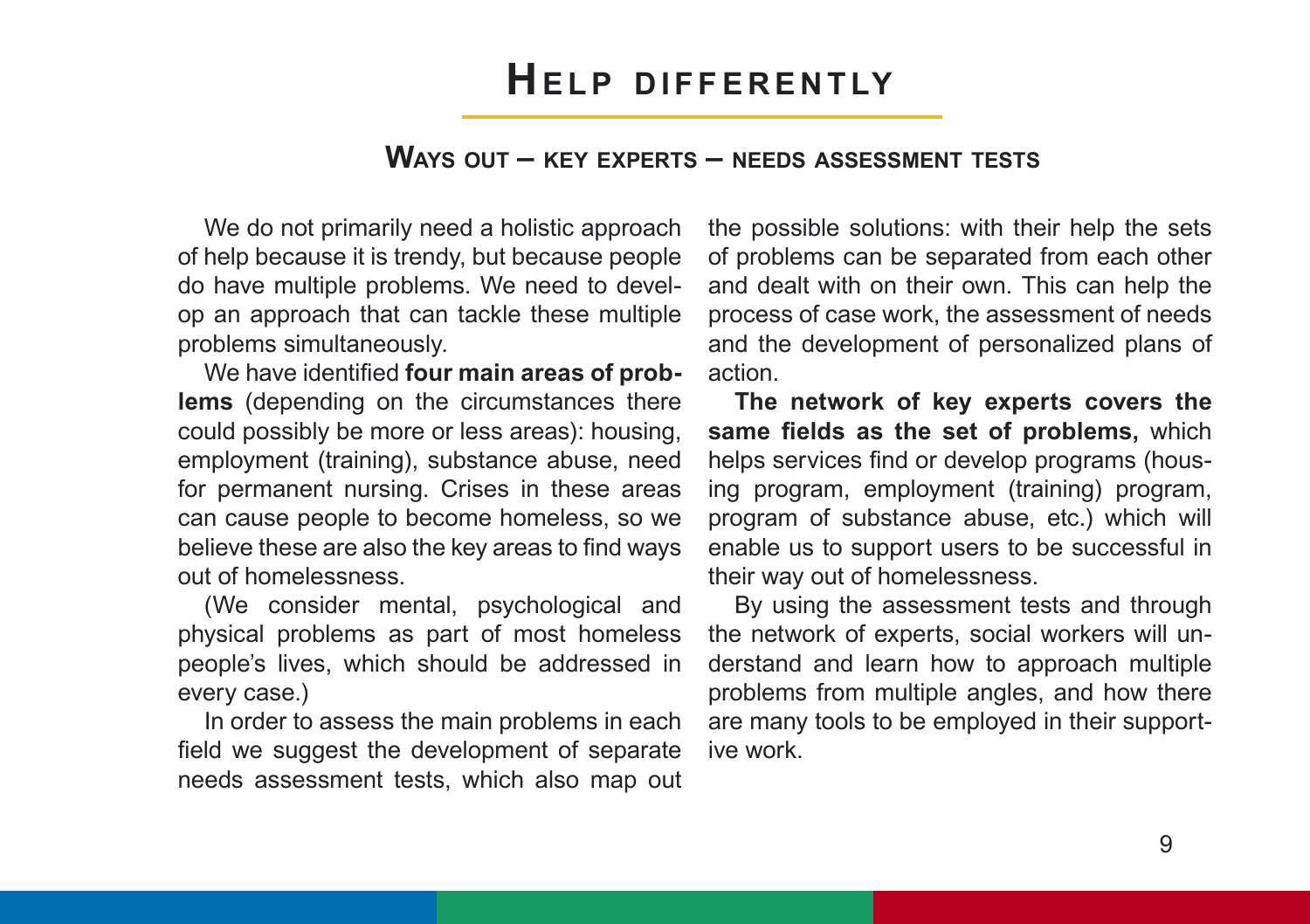### **THE LOGICAL FRAMEWORK OF SOLVING MULTIPLE PROBLEMS ACCORDING TO AREAS OF NEED**

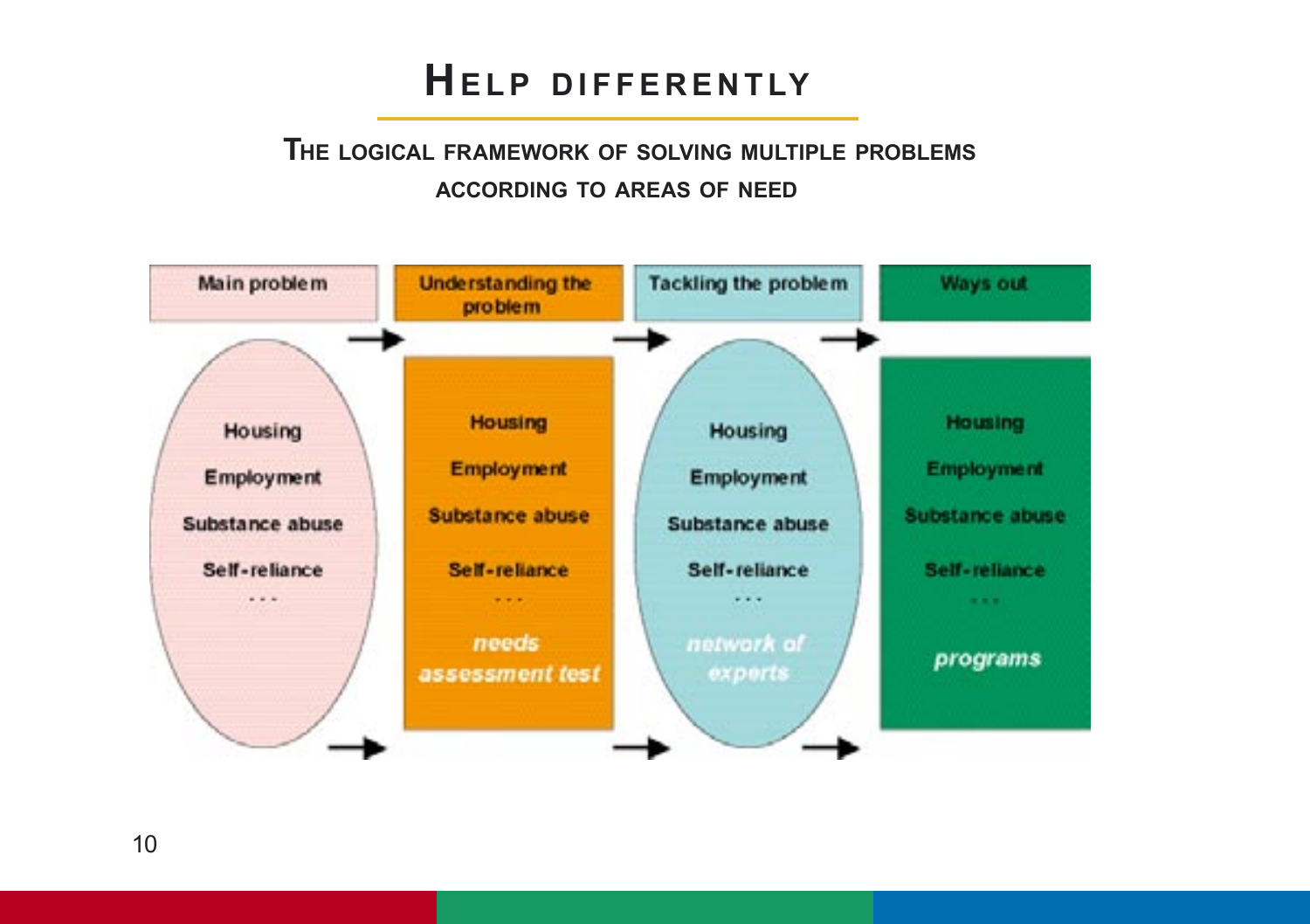### **A POSSIBLE SOLUTION ON AN ORGANIZATIONAL LEVEL SOCIAL INFORMATION CENTRE (SIC)**

When setting up a complex support system of many elements, it is vital to have a base, a centre that unites and coordinates all the various parts. This might bring about other changes on an organizational level in the services. One possible solution in the setting up and operation of a SIC, which coordinates the network of experts, provides an office and infrastructure to their functioning, and is in charge of the organizational and administrative tasks.

#### **The Social Information Centre**

\* through the **network** of **employment experts** it coordinates and monitors the work of job centres included in the program, as well as trainings, recruitment procedures; it disseminates information

about these services to social workers and users. It coordinates employment needs assessment and employment oriented group work.

- through the **network of housing experts** it coordinates the various social housing and social accommodation applications, carries out follow-up work for those moving out as well as helping users in training (coming from a non-service background) tackle their specific housing problems.
- **through the network of substance abuse experts** it coordinates the various trainings of social workers to enable them to tackle the users' substance abuse problems more efficiently, as well as helps users in any of the training, employment and housing programs to deal with their addiction.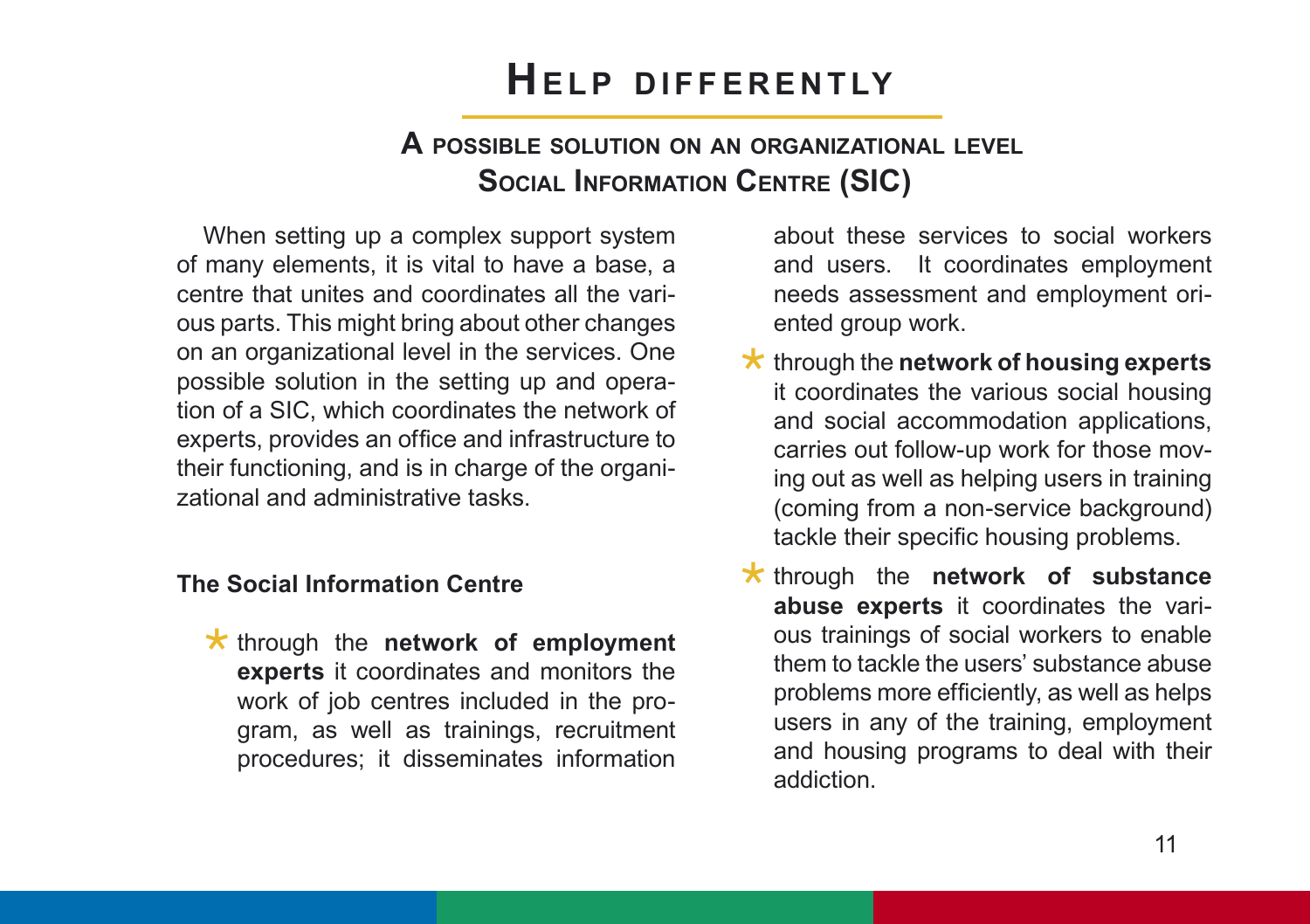\* through the **network of old age home placement** it coordinates the long-term housing and nursing solution for those users who are too old or too sick for labour-market reintegration.

Each network of experts has its own Head Expert, and a Key Expert in each service in the fields of employment, housing, substance abuse and old age home placement.

### **BMSZKI – SOCIAL INFORMATION CENTRE (SIC)**

Creating 4 network of experts (in the fields of substance abuse, employment, housing and old age home placement) in each of the services of BMSZKI

- $\star$  Each network is available on one day of the week
- \* Counselling, information base
- Constant flow of information between services and social workers
- $\star$  Information brochures on the fields of expertise
- $\star$  Regular trainings in the 4 fields
- \* Psychological and legal counselling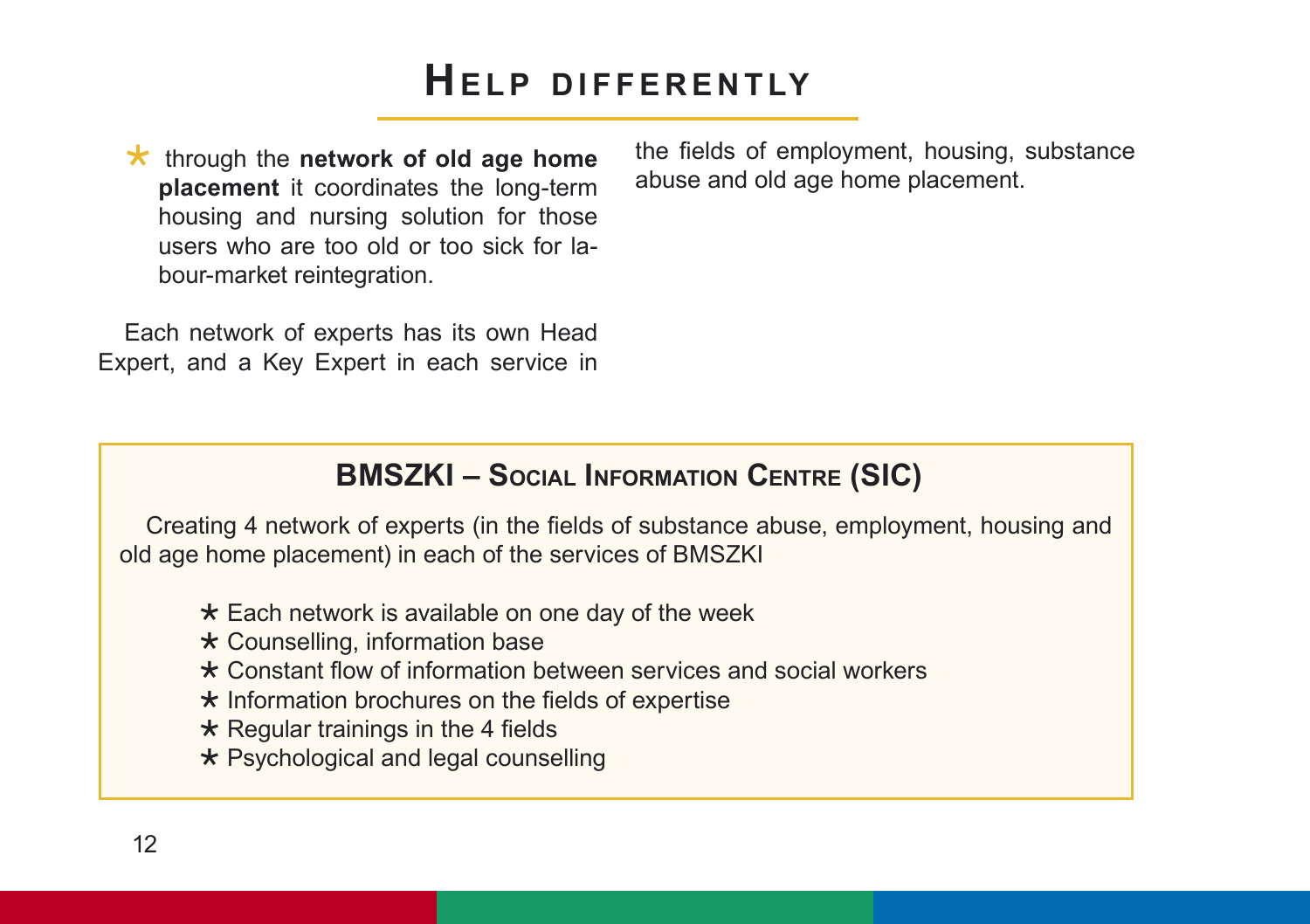#### **ORGANIZING INTER-SERVICE TEAM WORK**

It is essential that experts of a certain field get together on a continuous basis to discuss together in a **semi-team, semi-training workshop** set-up. These workshops should be regular and fit in an agreed scheme in order to enhance lively exchange of experiences, up-todate flow of information, introduce new methods and systems, but also provide room for discussing and analysing common themes and problems as well as sharing good practices. As each field of expertise brings about a certain set of tools, information about specific services, these workshops can also help is creating common guidelines, norms and attitudes. An **inter-service team** can be the place to discuss those issues that are ignored, or that cannot be elaborated thoroughly, in the intra-service team meetings.

More and more services carry out such outcome-oriented programs that need to be coordinated and bring with them the setting up of joint standards, and even need a common system of monitoring and corrections. These interservice teams can carry out the task of joint monitoring, for example.

**Extended team meetings** can serve the same purpose. Even "ordinary" team meetings can benefit from the presence of a special expert (from a different service/field) from time to time. It is very rare that different teams have joint meetings. However, these meetings would enhance the efficiency of supportive work both amongst similar as well as complimentary services – it would also help in forming better links between colleagues working in different services.

**Some examples:** joint team meetings between family help centres and child welfare offices, even including hostels of families, out-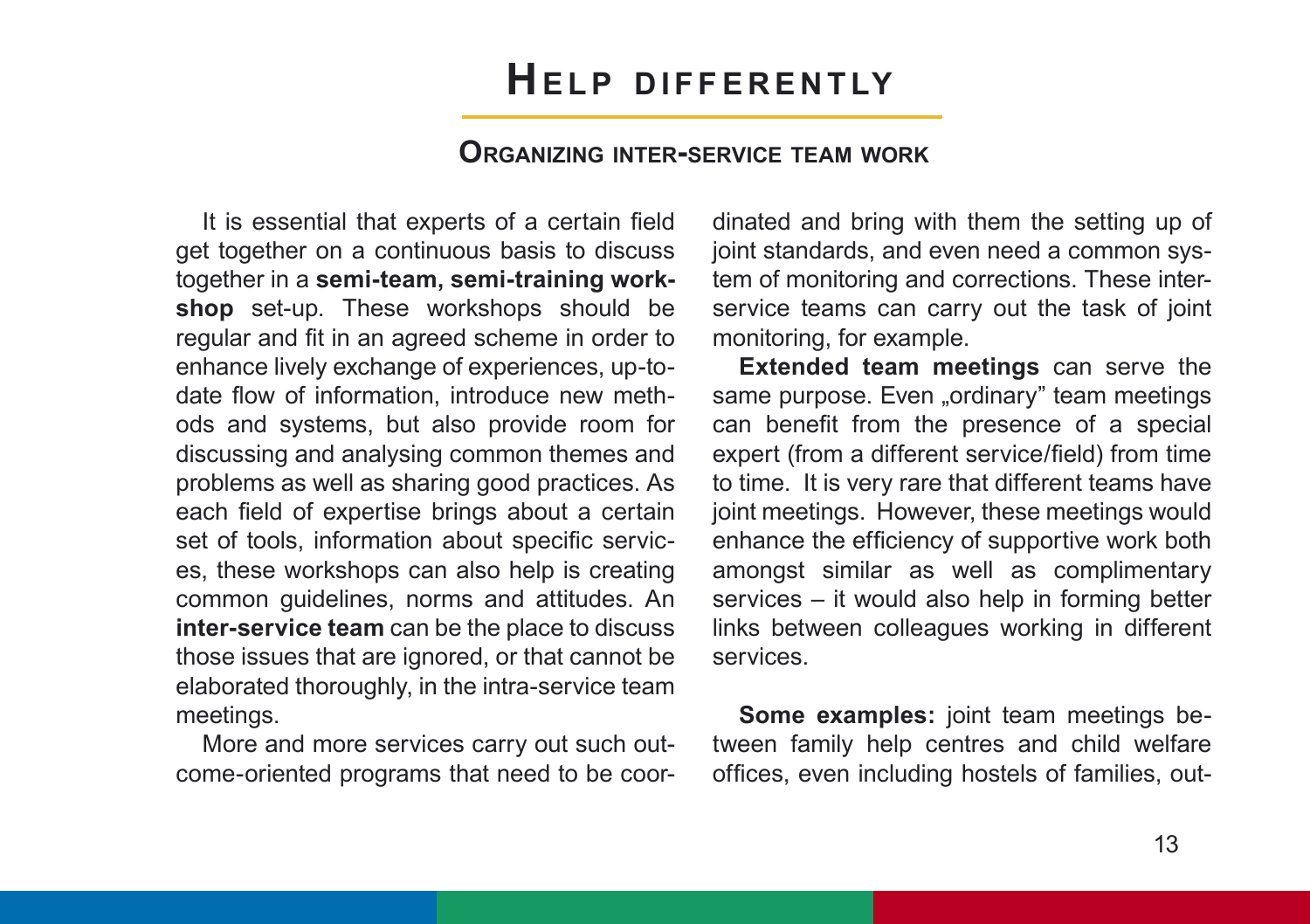reach teams, day centres, night shelters and hostels. In the case of employment programs, it is best to invite employment specialists, employees of labour offices to certain team meetings of the employment experts.

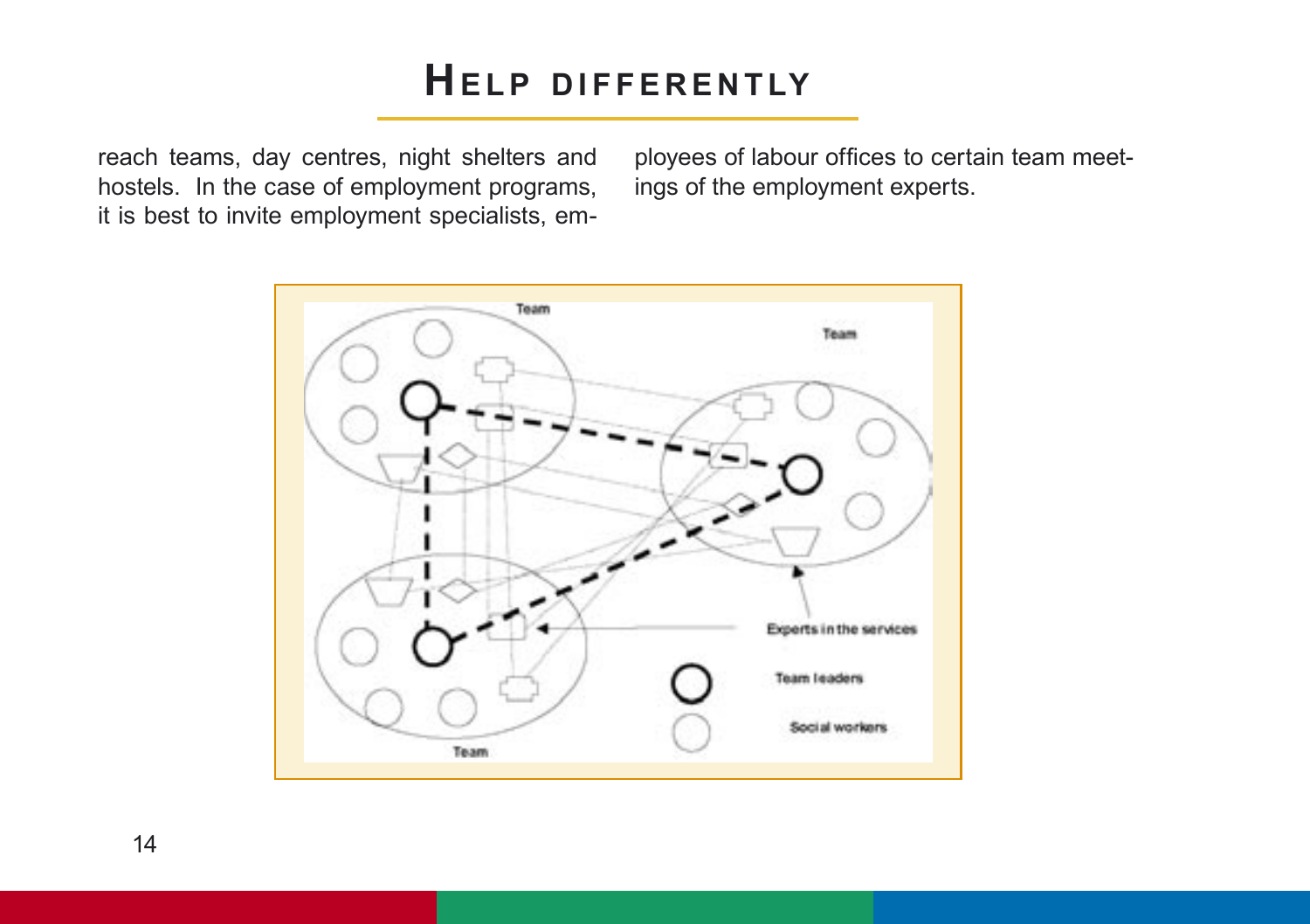#### **SETTING UP A SYSTEM OF MONITORING AND MEASUREMENT**

In order to offer users more reliable, controllable and professional help we have to make our procedures more transparent and have to create a way of measuring efficiency. To help this process we have to develop the **procedure of social work**, and the suitable **system of administration and flow of information.**

**The system of administration** serves to strengthen social work, improve the way it is organized, increase its level of efficiency, give it a sense of direction.

Setting up a **system of standards of social work** gives guidelines to social workers in their case work. It also makes social work more accountable: it becomes possible not only to note the activity of social workers, but also the development in the lives of users, the changes in their circumstances. This way, the relationship between users and social workers becomes more egalitarian, and the results are easier to monitor. (This also cre-

> ates the possibility of registering and comparing data and information on an electronic base.)

> > In services where there is no or almost no case work, because we only do counselling and provide information in a "factory setting", etc., where there are no auxiliary helpers available, there is also nothing to follow up on or to register, to describe.

> > > Social helpers are only humans, so the work they do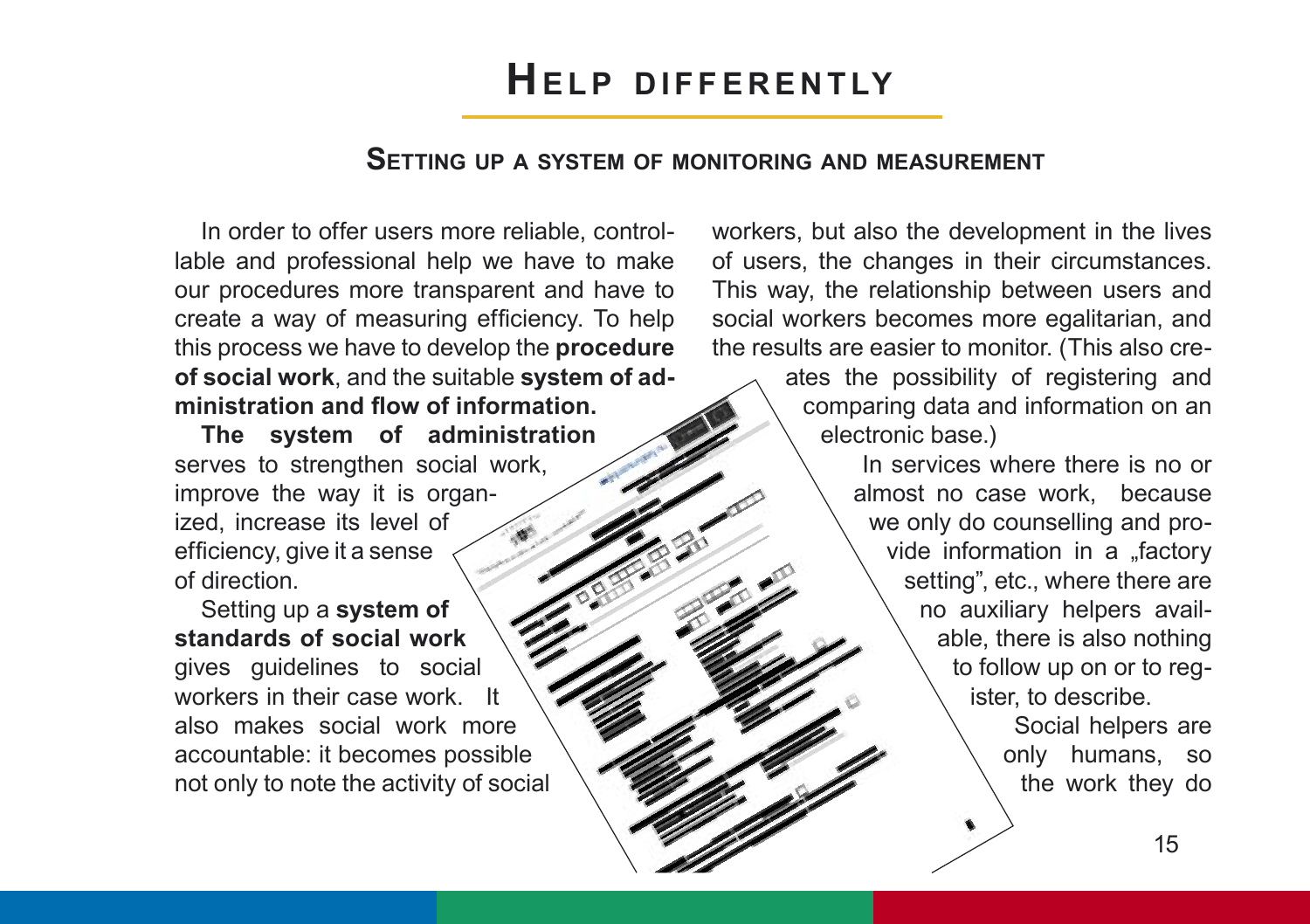needs to be checked and registered in one way or another – it is also an expectation by many sponsors. Even more important than this, the procedure of social work and the system of administration helps the social worker know what questions not to forget, what procedure to follow more or less when discussing with a user.

Holistic social support needs a tool system to go with. If we choose to include the possibility of turning to special services, we need to develop a new system of administration and flow of information to follow the complex pattern of help. It would be difficult not to register our data in an electronic way, and not to make the life of users easier by a certain  $-$  well defined  $-$  flow of information.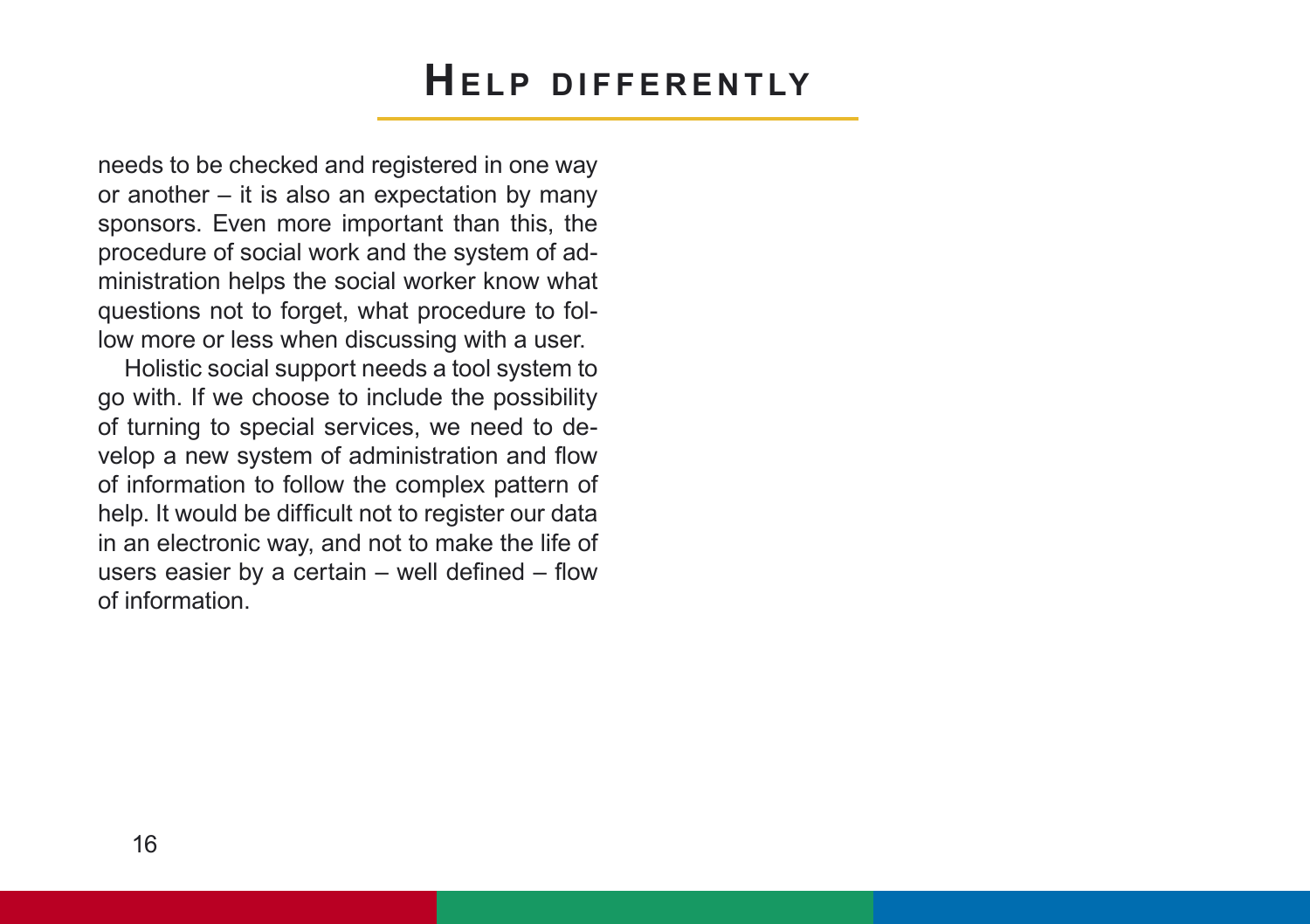#### **MAINTENANCE OF THE AIMS – EVALUATION – FEEDBACK – CORRECTION**

All of these: organizing case work, team meetings, developing a network of experts, holding extended or joint team meetings and setting up a database and a system of administration to serve these needs can only be compiled and sustained in one organic system on the long term if we know **why we are doing all this, what is the purpose.** 

If we say that the goal of all this is holistic or integrated support to users, we mix the goal with the tool. The real goal is to facilitate the social (re)integration of those who have become marginalized.

One important tool in realizing this goal is to help clients back into the labour market. This should however remain a tool only and never a goal in itself. The real goal can be to help those with multiple problems get ahead, to enable them to lead a happy life based on their own resources. If this is in the focus of our social work, why do we need a holistic approach (targeting the balanced solution of employment, housing, mental and relational crises), why do we need the organizational solutions mentioned before?

Maintenance of our aims cannot be a selfevident thing that happens naturally. We need to consciously reconsider our tools and the way we work on the basis our goals: are they clear? are our methods and tools serving the realization of these goals? For this, it is vital that we evaluate our activities, that we set up the forms of feedback needed for the process of evaluation, and that we organize the procedure for correcting our systems.

Even this process of learning-correcting needs to be organized. One of the possible bases can be the team meeting (including joint team meetings). It is useful to include (say, every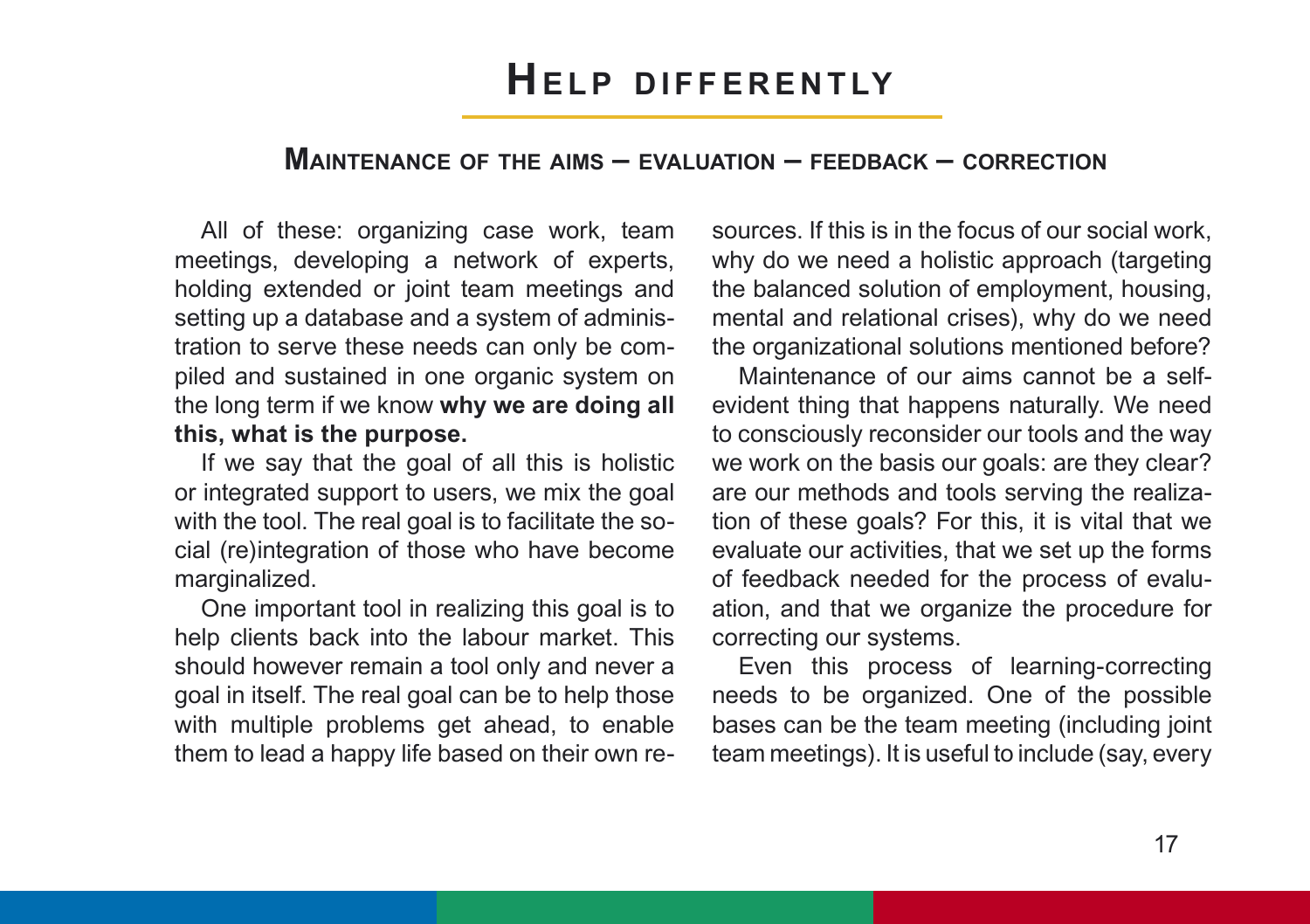six months or on an annual basis) time for summarizing and evaluating the outcomes of the service or the project, based on our electronic system of documentation (the mirror does not always echo what we think we are doing!), to analyse our weaknesses, to think about whether our tools and procedures and in accordance with our goals, and to carry out the necessary correction (if needed).



*Needs assessment in the SIC*

Apart from feedback on the institutional level, it is also important to evaluate the concrete work of social workers on an individual basis. This evaluation should be supportive, it should serve the development of the helper, and it should be predictable: the social worker should know when they will be listened to and should count on the feedback being positive and supportive.

If we construct a sound system of feedback on different levels, it can enhance the selfconfidence of our staff, the efficiency of the services based on common norms.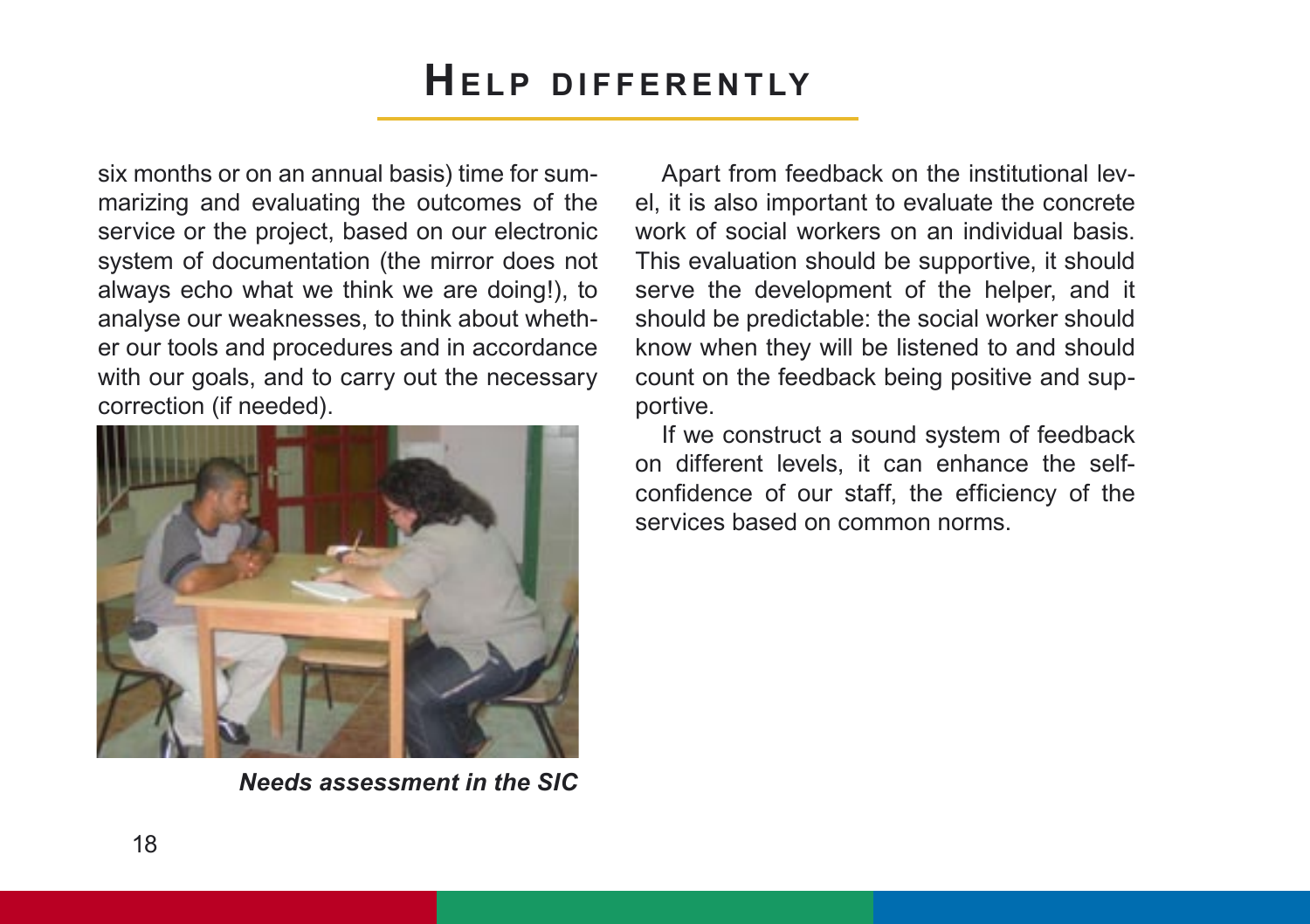#### **ORGANIZING THE SUPPORT OF HOLISTIC SOCIAL WORK**

#### **How can we fill the form with content?**

Developing the organizational framework and form is an important base for reliable social support. First we have to construct the firmaments (case work, social work team, defining tasks within the teams, experts, extended team meetings, a system of feedback and evaluation, and documentation, flow of information to support all of these), and only upon these can we construct efficient programs of integration, projects of housing, employment, training, etc.

Organizational forms are not enough in themselves, they have to be filled with content. It it social workers who can fill them with content. Without their motivation, skills, abilities, work and creativity, the best forms and structures would remain empty formalities. This is why it is of key importance to consciously and continuously form, maintain and develop these – their motivation, skills and abilities.

#### **But why do we need social work in employment (re)integration programs?**

Maybe this is not even a question for social workers, but others might still wonder why.

The situation of every client is unique, thus the help they receive during their (re)integration into the labour market needs to be personalized as well, targeting all of their problems simultaneously. Social work, through its wide range of tools, plays an important role in programs focusing on employment. Successful labour market (re)integration cannot happen without active social work.

**Through the personal helping relationship,** through getting to deeply understand the situation and problems of the client, it becomes possible to set up realistic goals and the appropriate strategy to reach those goals. A continuous, living relationship can play an important role in keeping up the level of motivation, and in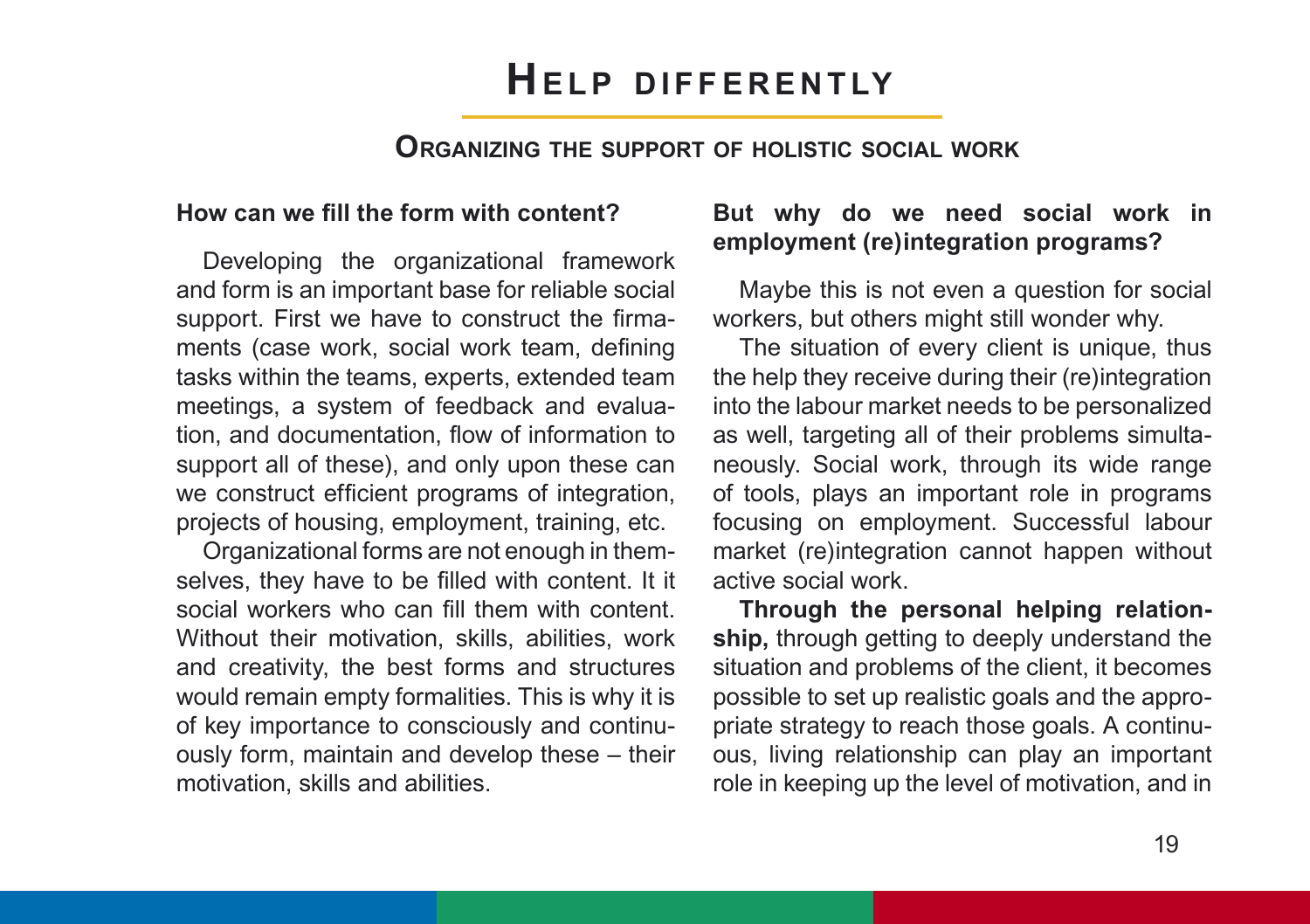preserving the flexible quality of social work.

**Group work** is essential for the success or labour market reintegration programs, and the improvement of employability – it can take the form of pre-training, during training support, group trainings about how to keep a job, etc. **Community social work** can be efficient in influencing social prejudices, and in improving the relationship and the communication between disadvantaged groups and other groups of society.



*Preparational training*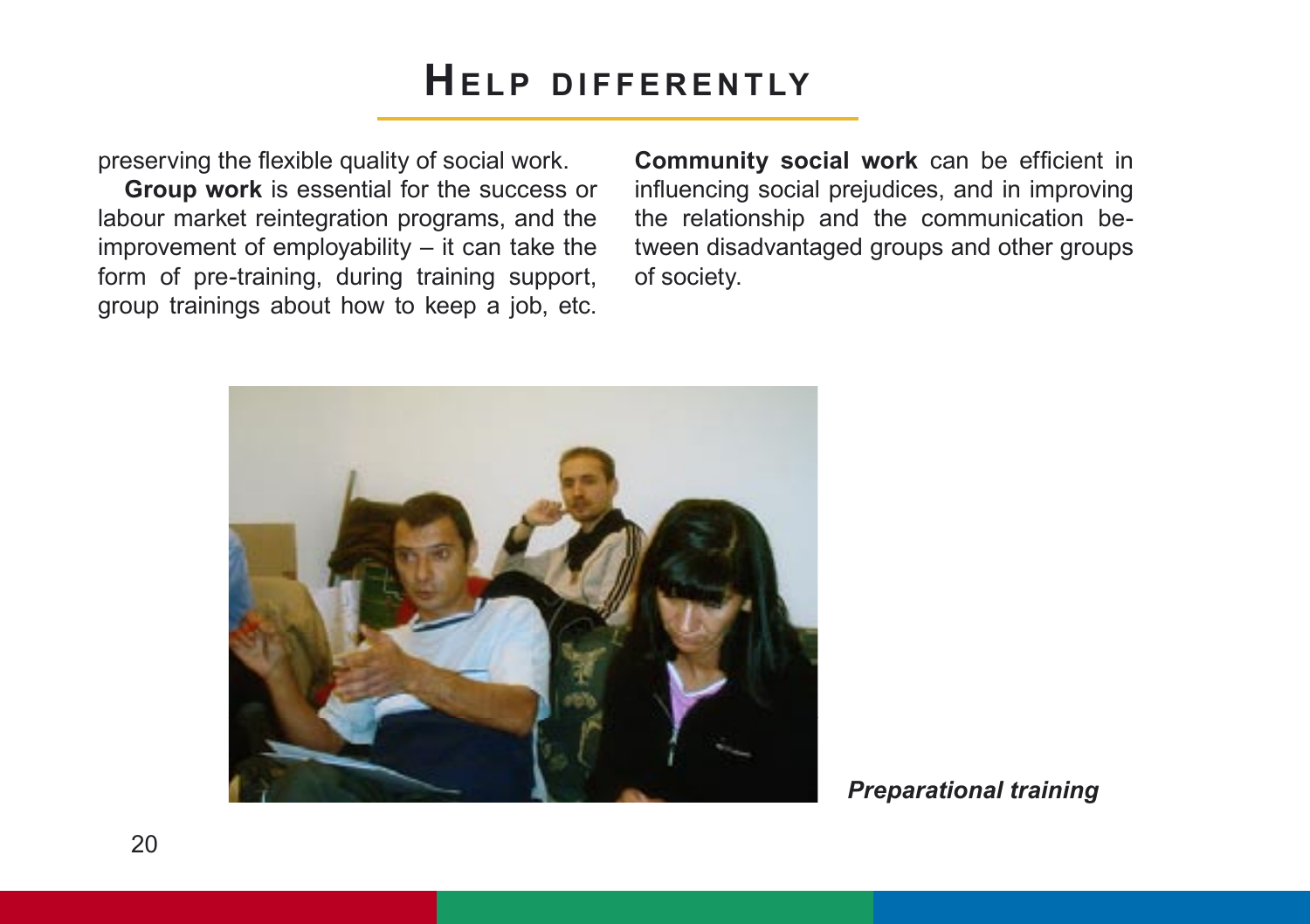### **WHY DO WE NEED TO TRAIN SOCIAL WORKERS?**

If we are to create a system of holistic support or run successful projects, it is vital that social workers and experts become active partners in the work, that they would identify with the common professional goals and with the program. Introducing an integrated approach also means introducing new expectations and tasks. The dissemination of a new way of working, a new approach of help can only happen if participants understand what is the real goal of change, and what results can be reached.

We have observed during several of our programs that integrated approaches of help need a new attitude: what used to be a **passive** – in the homeless sector, mostly **accommodation oriented** – service has been turned into a dynamic,

outcome-oriented system. This new approach

### **TRAINING AND DEVELOPING SOCIAL WORKERS**

#### **Training of social workers**

 $\star$  Preparational training of social workers

- Continuous training of social workers
- Group-leader training of social workers

### **Training of key experts**

- $\star$  Preparational training of key experts
- $\star$  Regular expert workshops
- $\star$  Activities of workshops of experts
- $\star$  IT and methodological training of key experts

#### **Training of staff in job centres**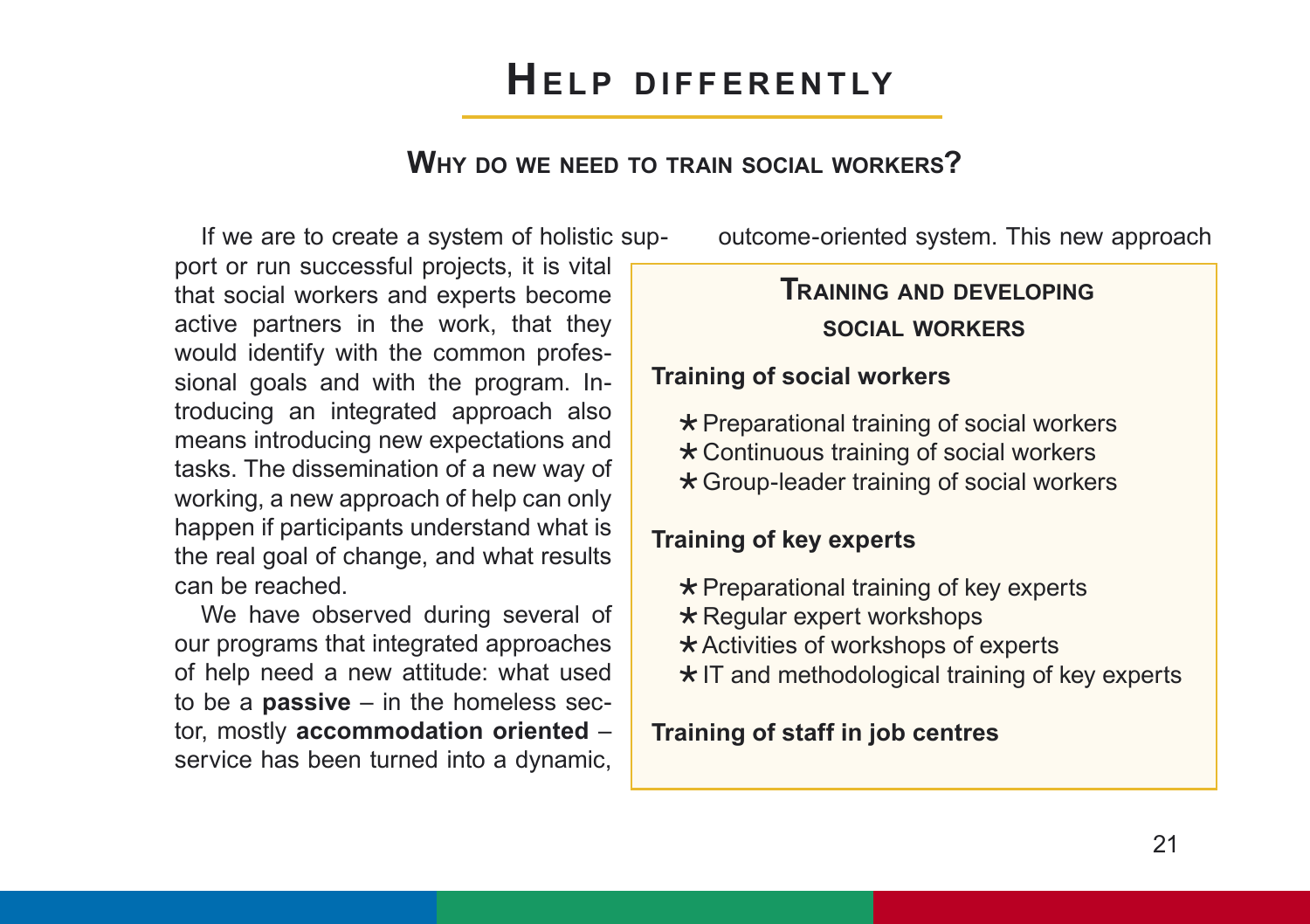had to become mainstreamed into the everyday work of social workers. Through the trainings, the new set of goals, expectations, methods were emphasized and this has changed the way social workers think about their work.

Trainings can also be tools of evaluation and

feedback, which enables the organizers to react to problems and improve the system.

Through the trainings, through discussing and analysing their experiences together, the members of different teams get a chance to get to know each other, their work, their good practices. This enhances inter-team cooperation and strengthens informal relationships.

Trainings provide an opportunity for team members to share their thoughts in an unusual setting. This enables them to think

in a different framework, to look at their own professional work or that of their service from a different angle.

These processes can help to sustain the good results and methods of integrated approach even after the financing of a program



is over.

To sum up: these trainings are an important part of the development of any organization – by shaping the worldview and professional behaviour of social workers, and by strengthening inter-service cooperation a new work model becomes possible, our goals can be reached, our services can be transformed and our results can be sustained in the long term.

#### *IT training of experts*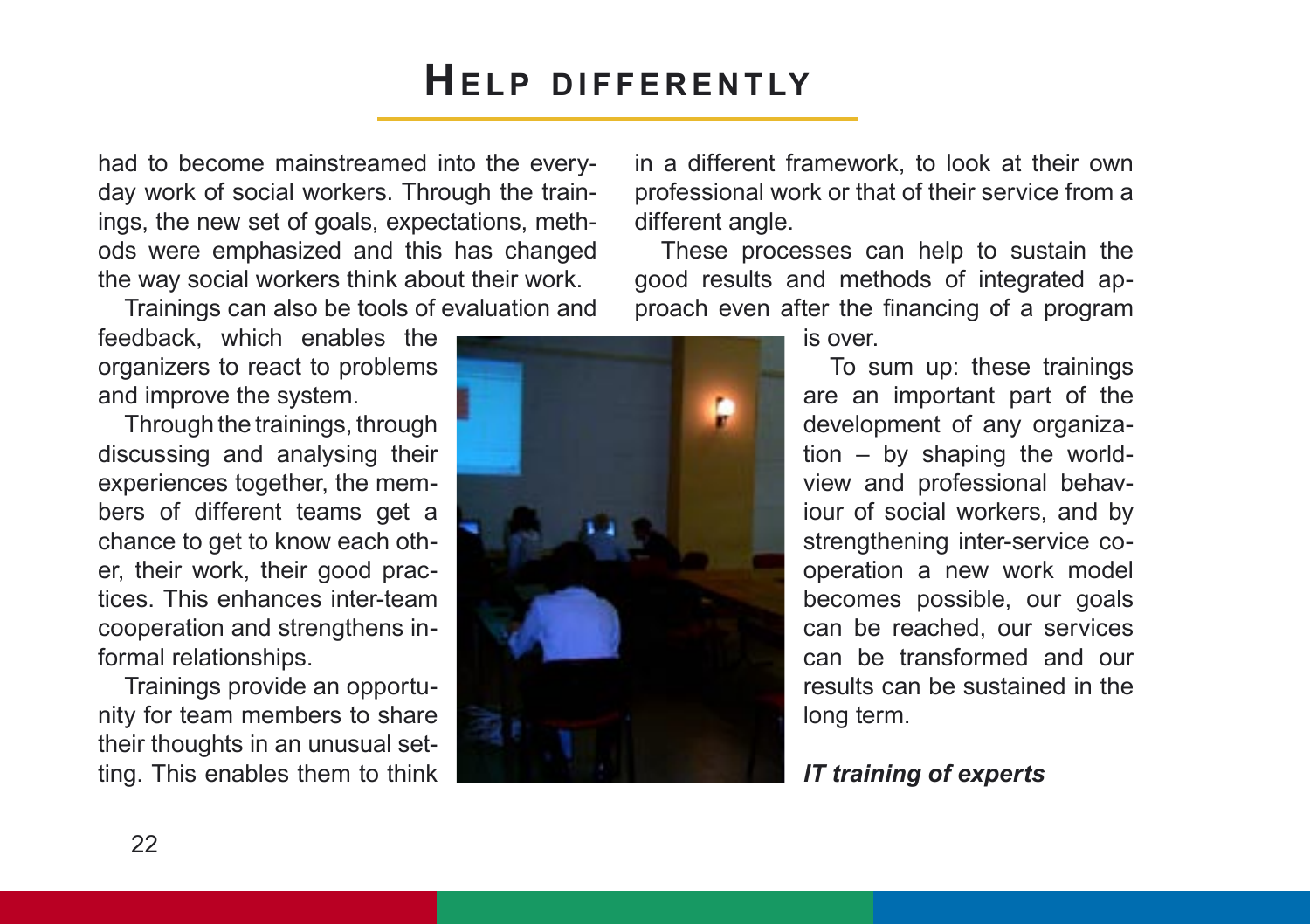#### **SUPPORTED TRAININGS – SPECIAL PREPARATION FOR THE LABOUR MARKET**

Why do homeless people need supported trainings? Who can be and who should be trained? What is the legal framework?

#### **The steps of organizing supported training**

1. Recruitment for the training. The process of choosing participants.

- $\star$  Registration in the job centre
- $\star$  Vocational guidance
- $\star$  Tests on motivation
- $\star$  Information days for groups
- $\star$  Preparational training

2. During the training: group support, individual counselling

3. Into job support: support in finding employement.



*Training of social workers*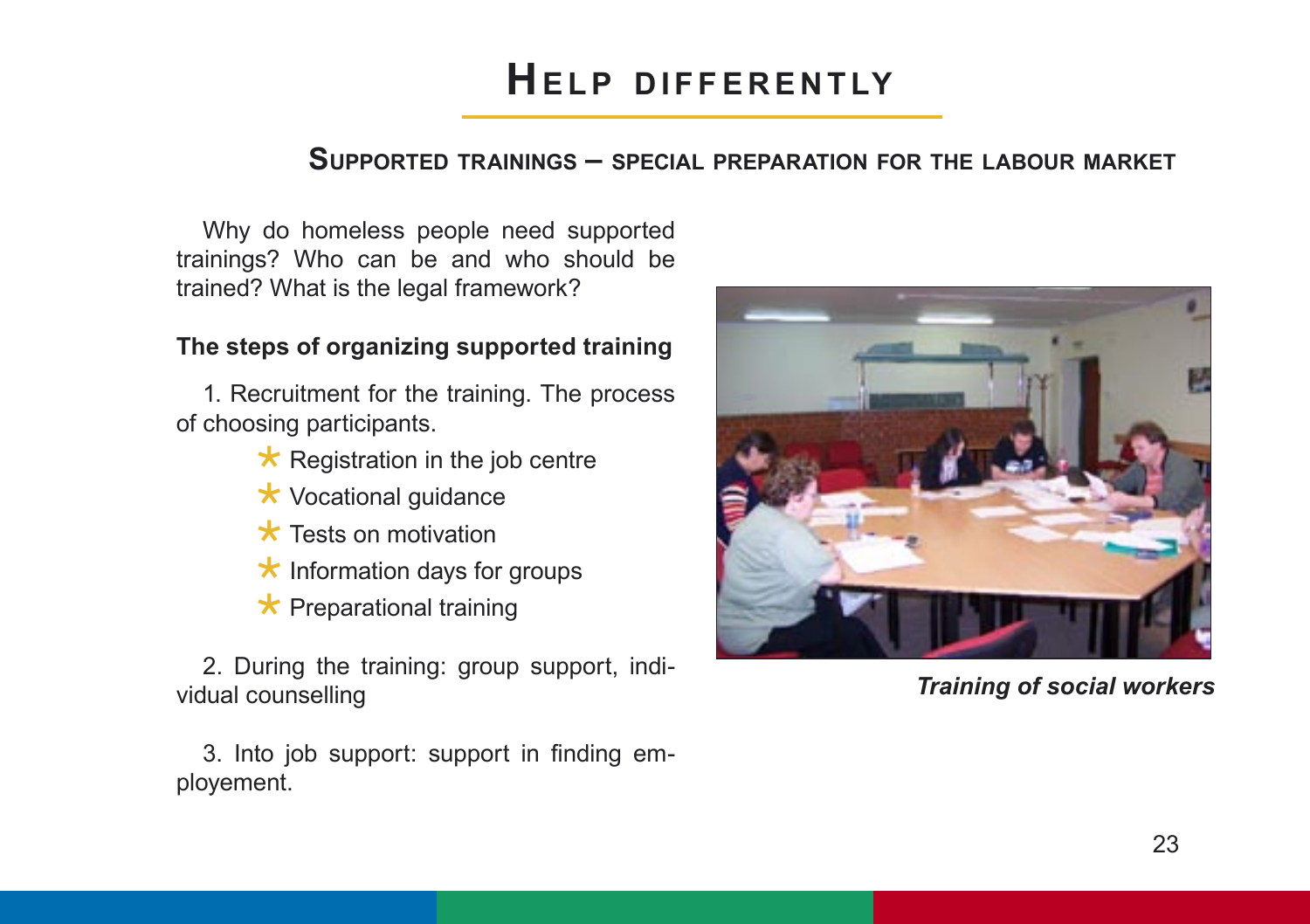### **THE STEPS OF ORGANIZING SUPPORTED TRAINING**

### **The process of choosing participants**

Criteria for selection:

- $\star$  Age (participants cannot be more than 55 years old)
- $\star$  Level of schooling (at least 8 grades)
- $\star$  No, or out-of-date profession
- $\star$  Previous work experiences
- $\star$  Health (mental problems, issues of substance abuse as well)
- $\star$  Family circumstances
- \* Personal interest
- $\star$  Personal motivation
- $\star$  Possession of basic official documents
- $\star$  Cooperation with the training department

### **The process of choosing participants**

Steps of the procedure:

- $\star$  Registration in the Job Centre
- $\star$  Vocational quidance
- $\star$  Filling out tests about motivation
- $\star$  Attending the Information Day (in a group setting)
- $\star$  Filling out tests, mapping of abilities
- $\star$  Pre-training preparational training

Tests used in the process of selection:

- $\star$  Test on self-image
- $\star$  Test on empathy (Deutsch Madle)
- $\star$  Intelligence test (Gardner)
- $\star$  Logo-test (Lukas test on personality)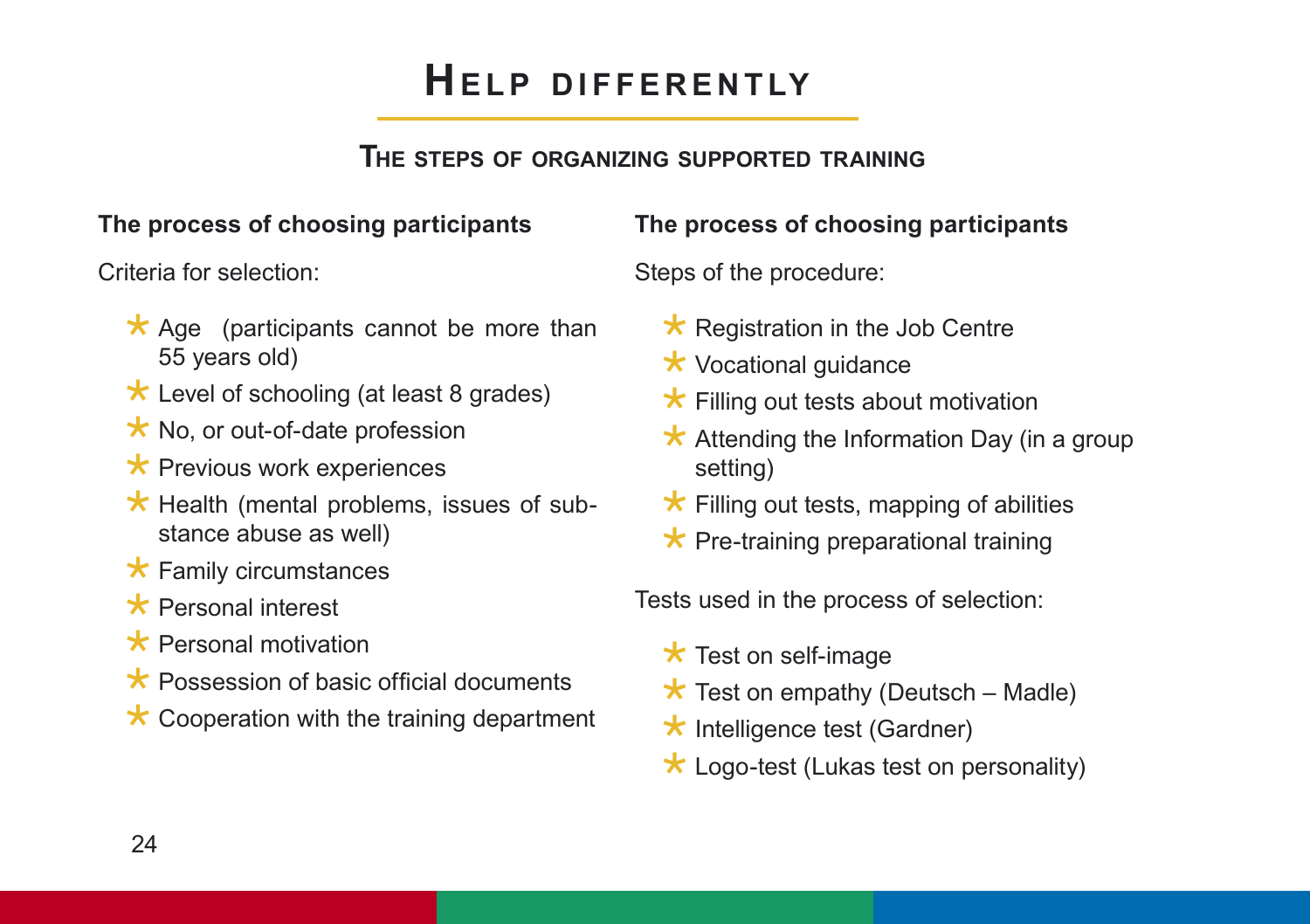- $\star$  Cognitive test on intelligence (Eysenck)
- $\star$  Test on health
- $\star$  Test on substance abuse
- $\star$  Scales of attitude

#### **Preparational training**

The goals of the preparational training:

- $\star$  getting to know and develop the personal skills of candidates,
- $\star$  preparing candidates for the training and the special skills unique for the chosen profession,
- $\star$  improving and maintaining a good mental state,
- $\star$  investigating and improving the housing

situation of participants – offering an environment where studying is possible,

 $\star$  testing the participants for problems of substance abuse.

The curriculum of the preparational training:

- $\star$  Self knowledge
- $\star$  Communication
- $\star$  Time management
- $\star$  Methods for learning
- $\star$  Housing
- $\star$  Substance abuse

The curriculum and the whole set-up of the training enables us to change the ratio of topics, methods, practical trainings depending on the special needs of various professions.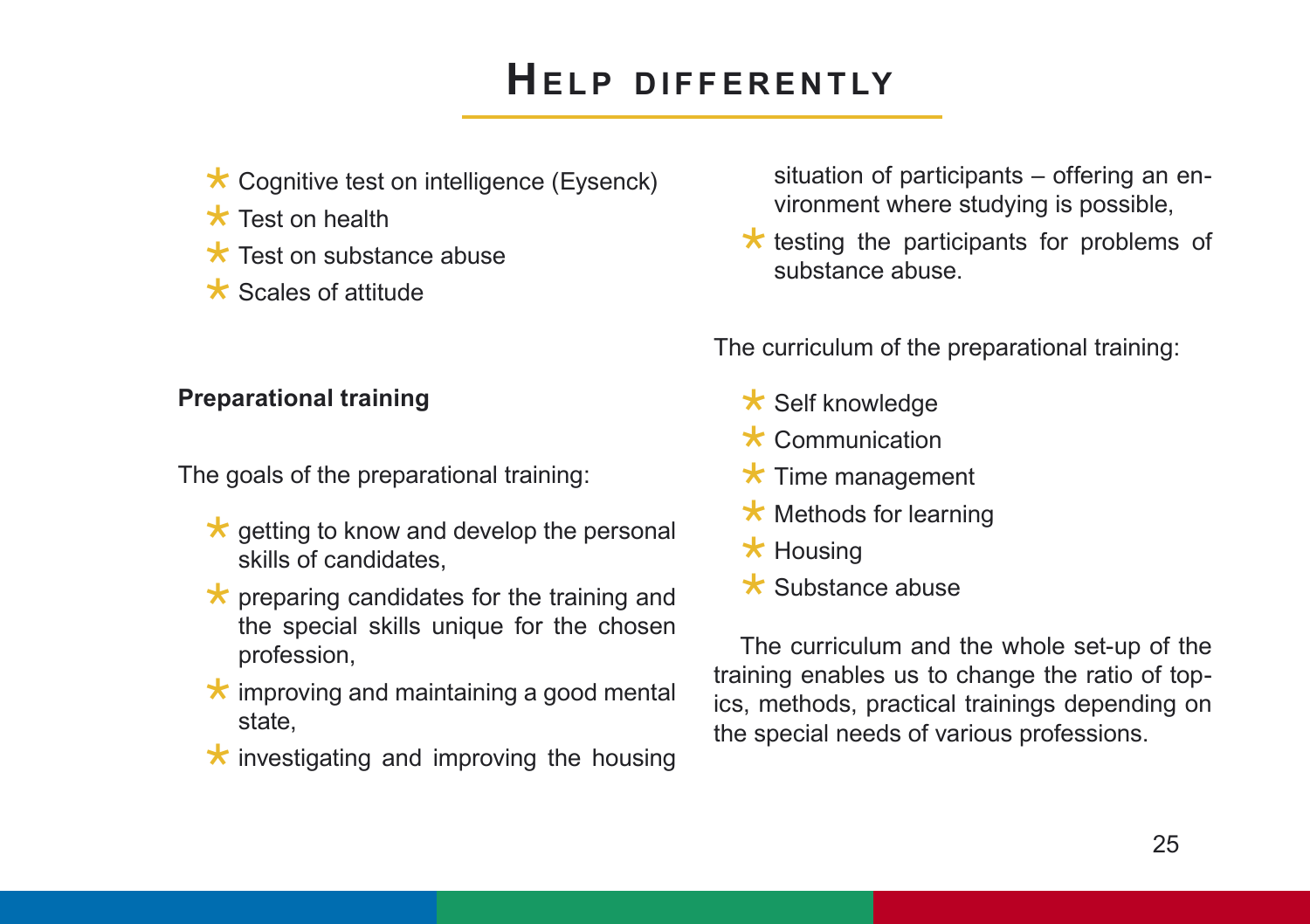#### **Individual counselling – mentors**

Mentors play an important role from the very beginning of the procedure of supported trainings: they are active at choosing the participants during the recruitment, they attend the Information Day and help assess the tests of candidates.

When those participants who will proceed to the real training have been chosen at the end of the preparational training, the mentor takes charge or the group. It is their role to follow the prepared group. They are responsible to help the official registration for the professional training, they gather group on a weekly basis to make sure everyone is doing well – almost like a head teacher. They try to tackle problems both on the group and on an individual level. They can be turned to for help with issues in housing, substance abuse, relationships, etc.

During the last weeks of the professional training the mentor gets in contact with the job centre about possible jobs in the trade of the professional training as well as organizing a special training for job seekers.

The mentor's job is not finished at the end of the professional training. When the "students" proceed to find employment, the mentor continues to support them in keeping their job. It is important for the mentor to keep in touch with the personal case worker of the client, to discuss problems together and try to cooperate in solving them.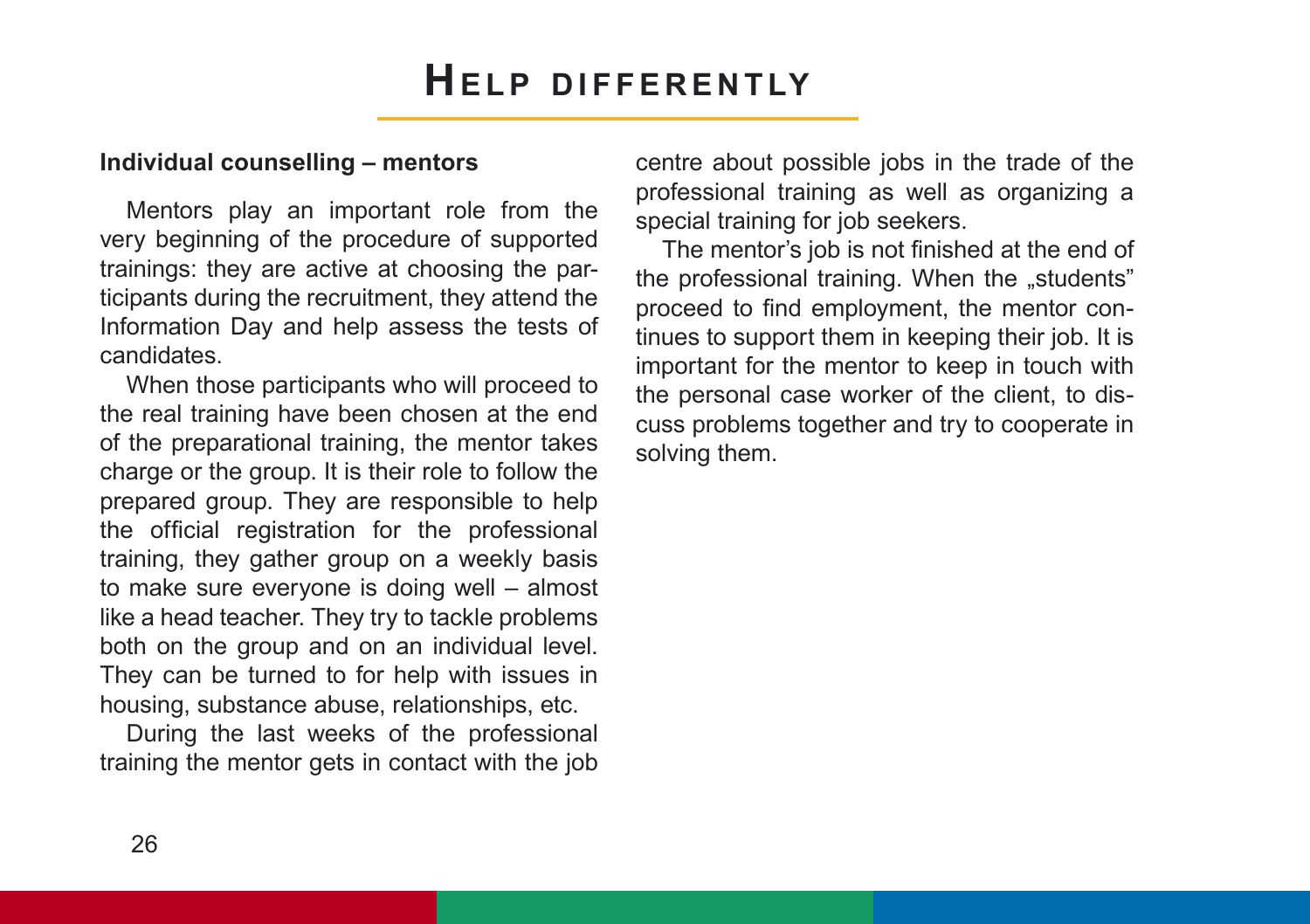### **THE STEPS OF ORGANIZING SUPPORTED TRAINING**

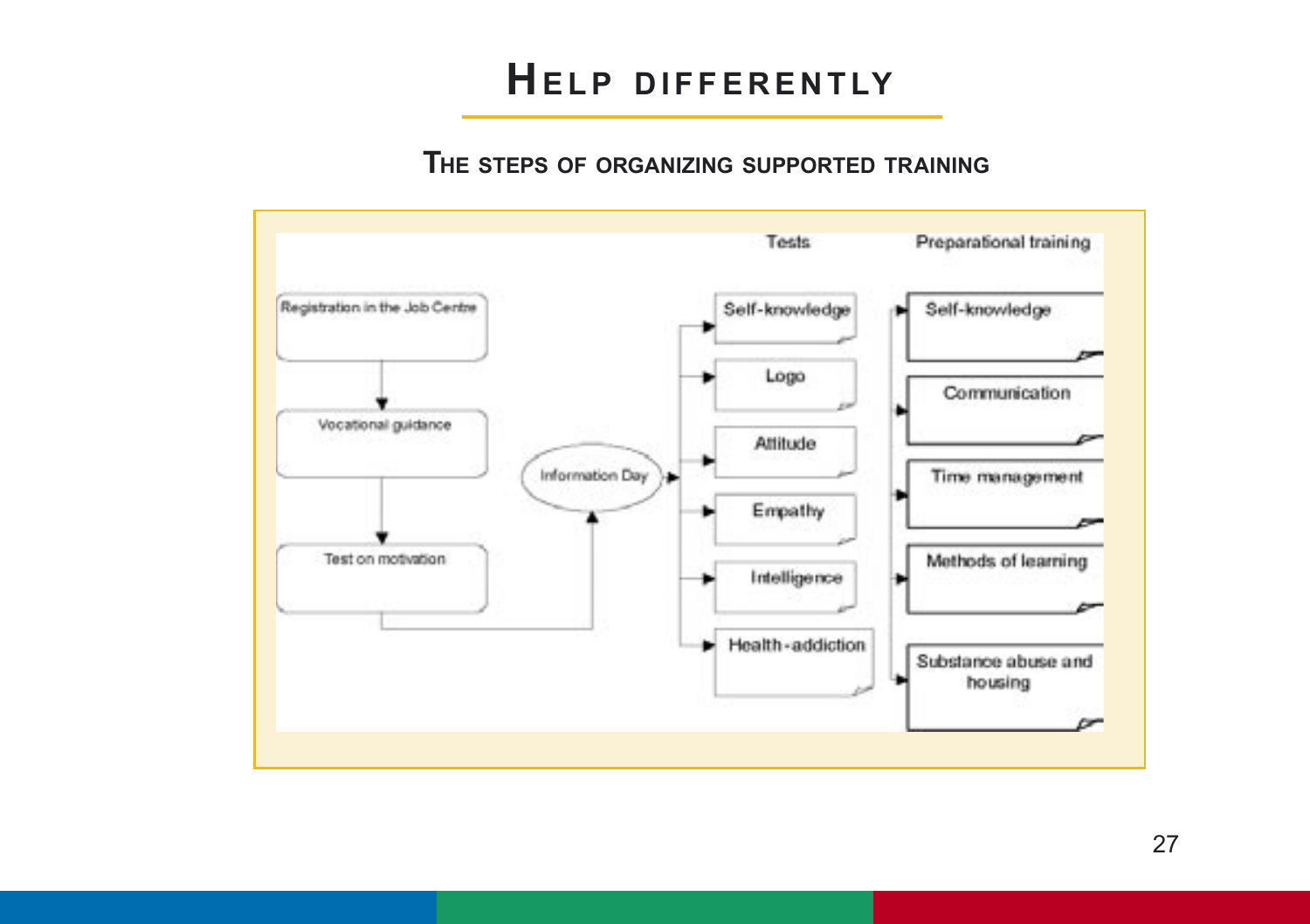

*Information Day*

*Training for cooks – In-training support*

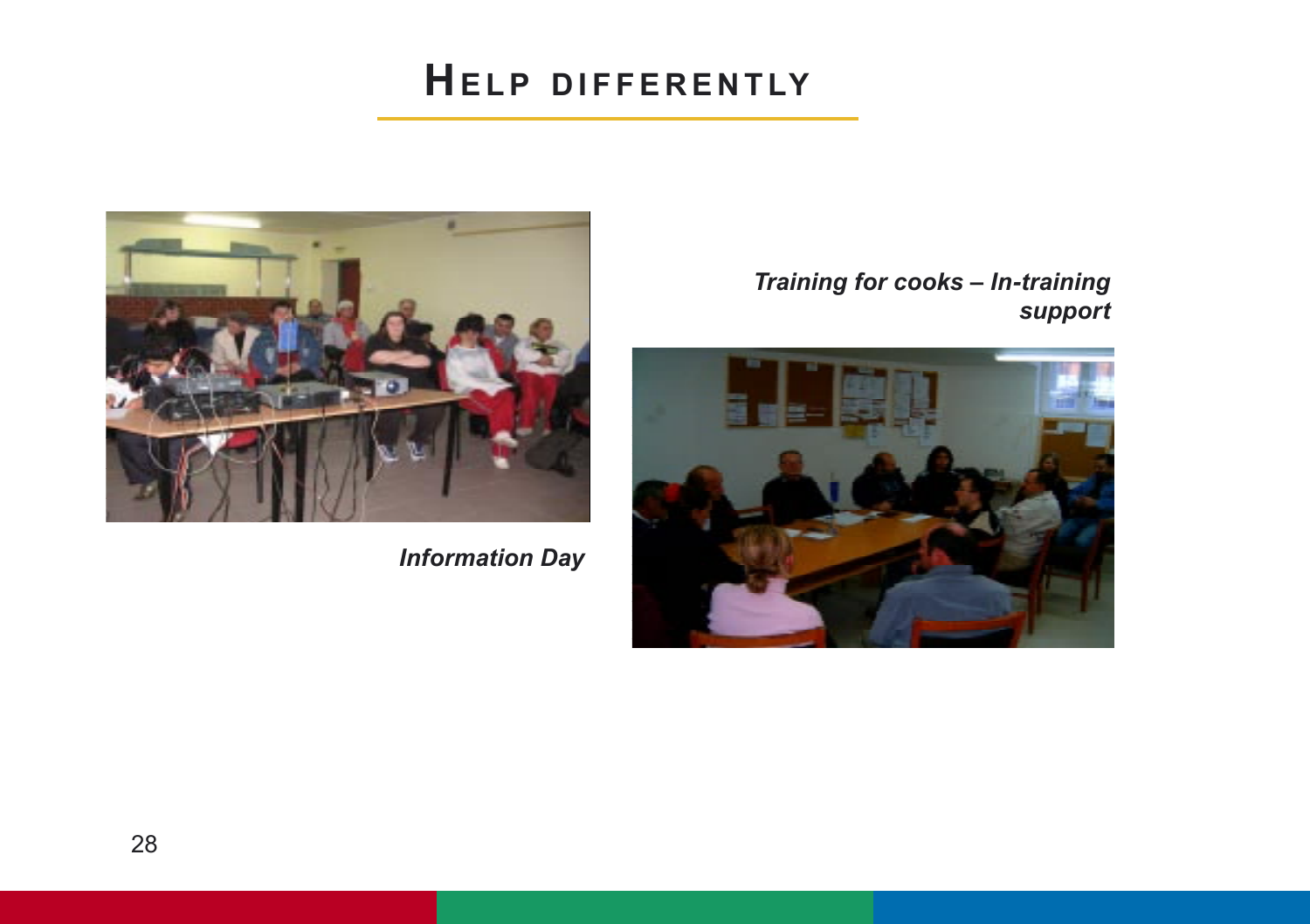### **STEPS AND METHODS DURING THE SEARCH FOR EMPLOYMENT**

**Job centre – specialized help for special people**

**The centre offers:** 

- **1. Support in seeking for employment**
- **List of vacancies, infrastructure** (newspapers, telephone, list of vacant jobs from the Labour Office, computers, internet)
- **Exploring jobs** (addressing employers directly, staying in touch with them)
- **Individual and group consultations and trainings:** 
	- Counselling about work
	- Counselling about how to seek work
	- Vocational guidance for beginners
	- Vocational guidance for those wanting to change
- Job seeking training
- Job keeping training
- $\star$  Information
- $\star$  Linking people into training
- \* Follow-up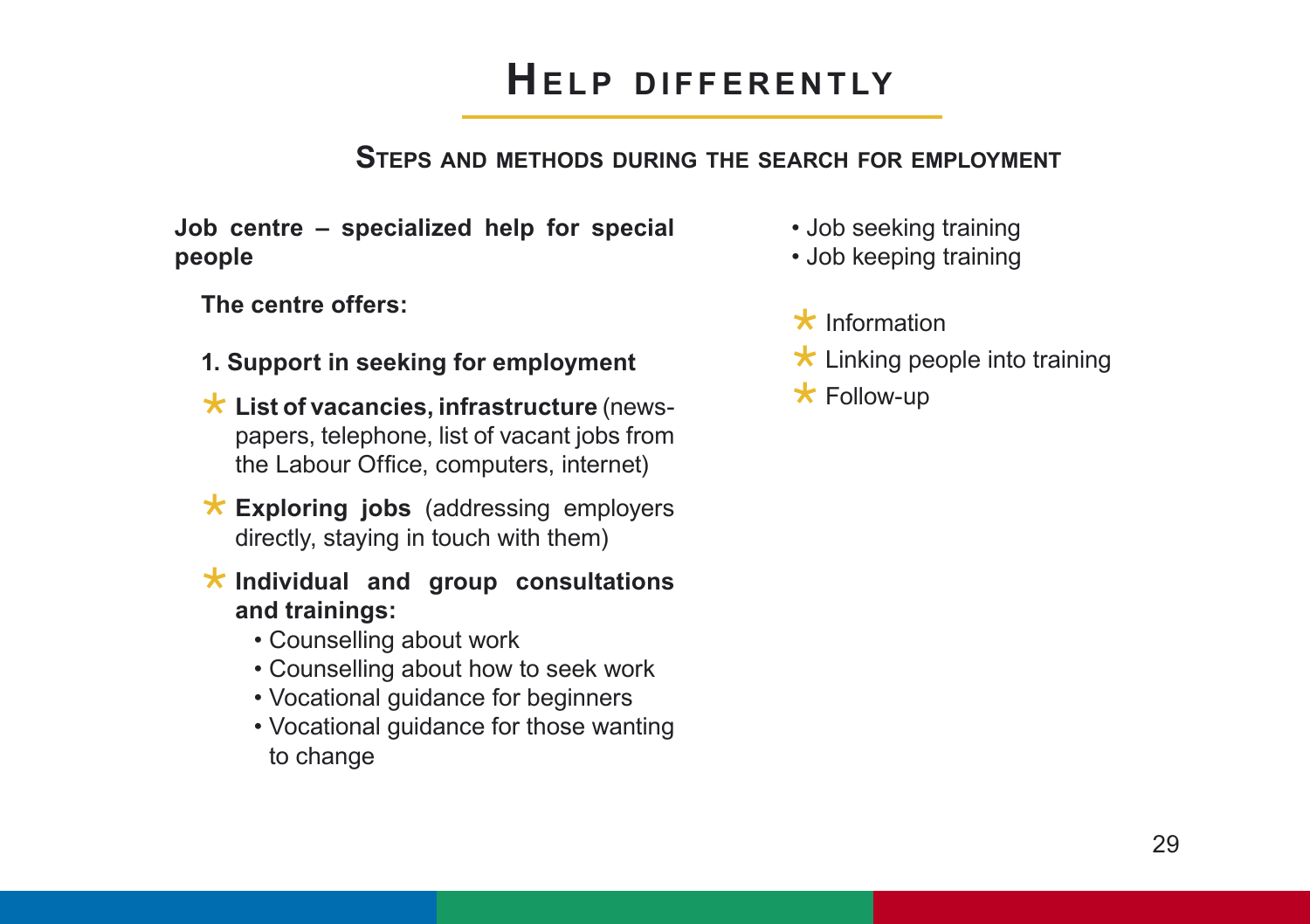#### **SUPPORTING THE SEARCH FOR EMPLOYMENT**

When someone arrives in the centre, their personal data is registered and they proceed to be received by a consultant. In the so called first interview (a structured discussion) the social worker tries to map out their current situation, previous experiences, expectations towards the centre, ideas and goals about employment. The structure of this interview is defined by the **first interview data-sheet and the employment needs assessment test.**

The consultant has to explain at this first meeting that searching for a job is a procedure and several meetings will have to take place between the consultant and the unemployed person, and cooperation is needed from both sides.

After the first interview the job seeker and the consultant draw up a **personalized contract**, in which they define their **common goals and activities.** 

After the first interview job seekers can turn to different forms of counselling. One of these is the **employment counselling,** which aims to reveal the problems that prevent the person from taking a job.

Homeless people often struggle with multiple problems: their lack of housing is often accompanied by unemployment, substance abuse, social isolation, psychological problems. They frequently ask the consultants for help with issues not necessarily closely linked to that of employment.

In the beginning, it is important to evaluate the job seekers situation together, and to set realistic goals.

An important part of counselling is to give tools to the job seeker that will enable them to seek employment independently. This happens through individual or group form, during the so called job seeking training.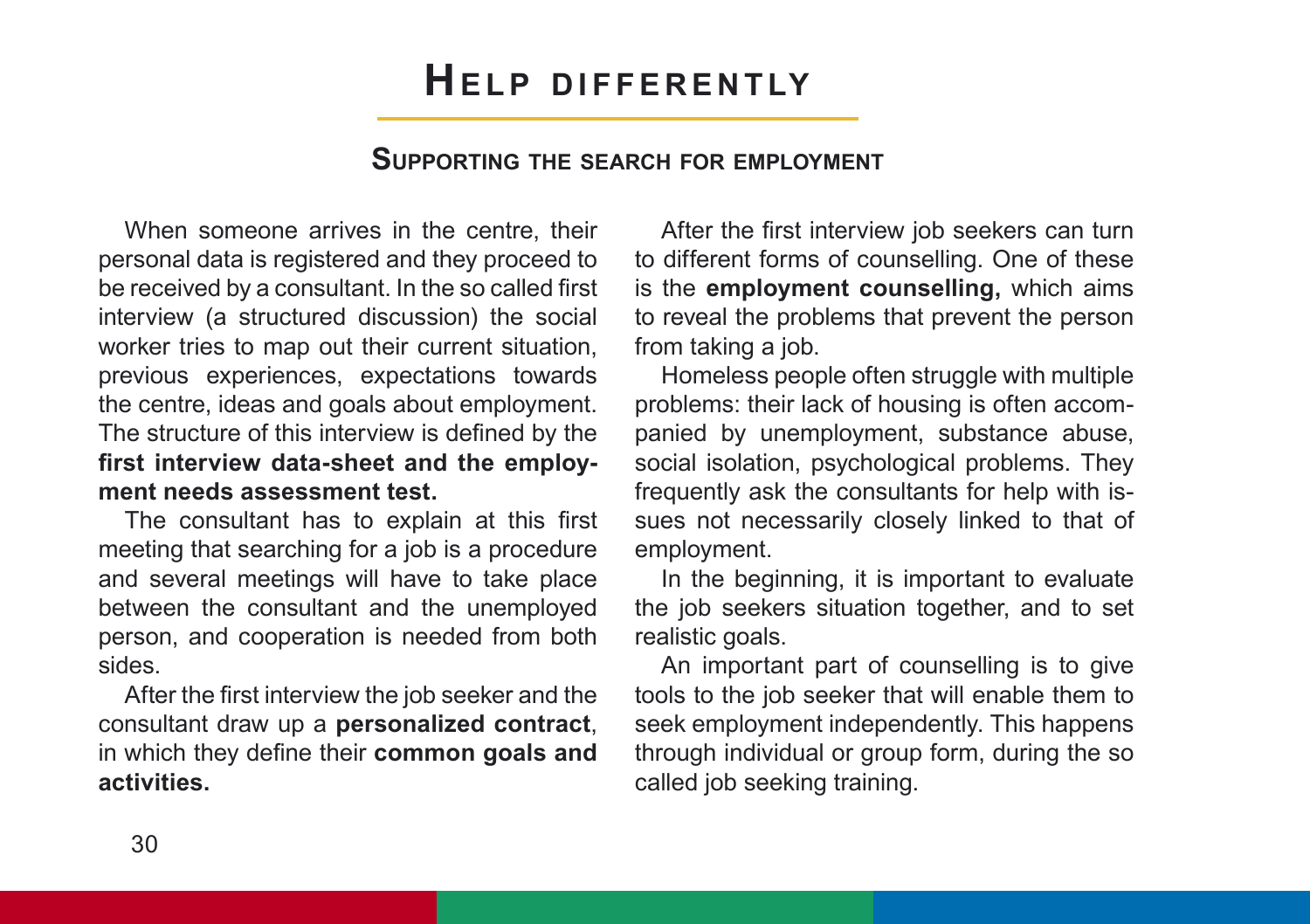An important aspect in the process of looking for a job is that job seekers, who have often lived isolated and without rules for many years, can gradually get used to the circumstances of seeking employment: arriving on time, being surrounded by people, keeping rules. The centre forms a bridge between an inactive, isolated state and an active way of life.

For many, the centre is a community, where people can share their problems with others in a similar situation, where they can be encouraged by the success stories, and where they can learn from each others mistakes. For those who find employment, the centre remains open and offers the possibility to discuss and evaluate conflicts of the work place with the consultants.

Often people get discouraged by the first failures, and withdraw from the situation. To avoid such discouragement, it is vital that the goals and expectations are handled in a realistic way, that they match the capacities and needs of the person, so that the job seeker starts to look for a job with realistic expectations.

Evaluation has to take place throughout the process of search for employment, there needs to be feedback and the unemployed person has to understand both the negative and positive events. The consultant has to find the right time for such discussions in order to avoid seeming threatening, which might chase the job seeker away. The consultant should not be too pushy, they have to act in accordance with the expectation of the client.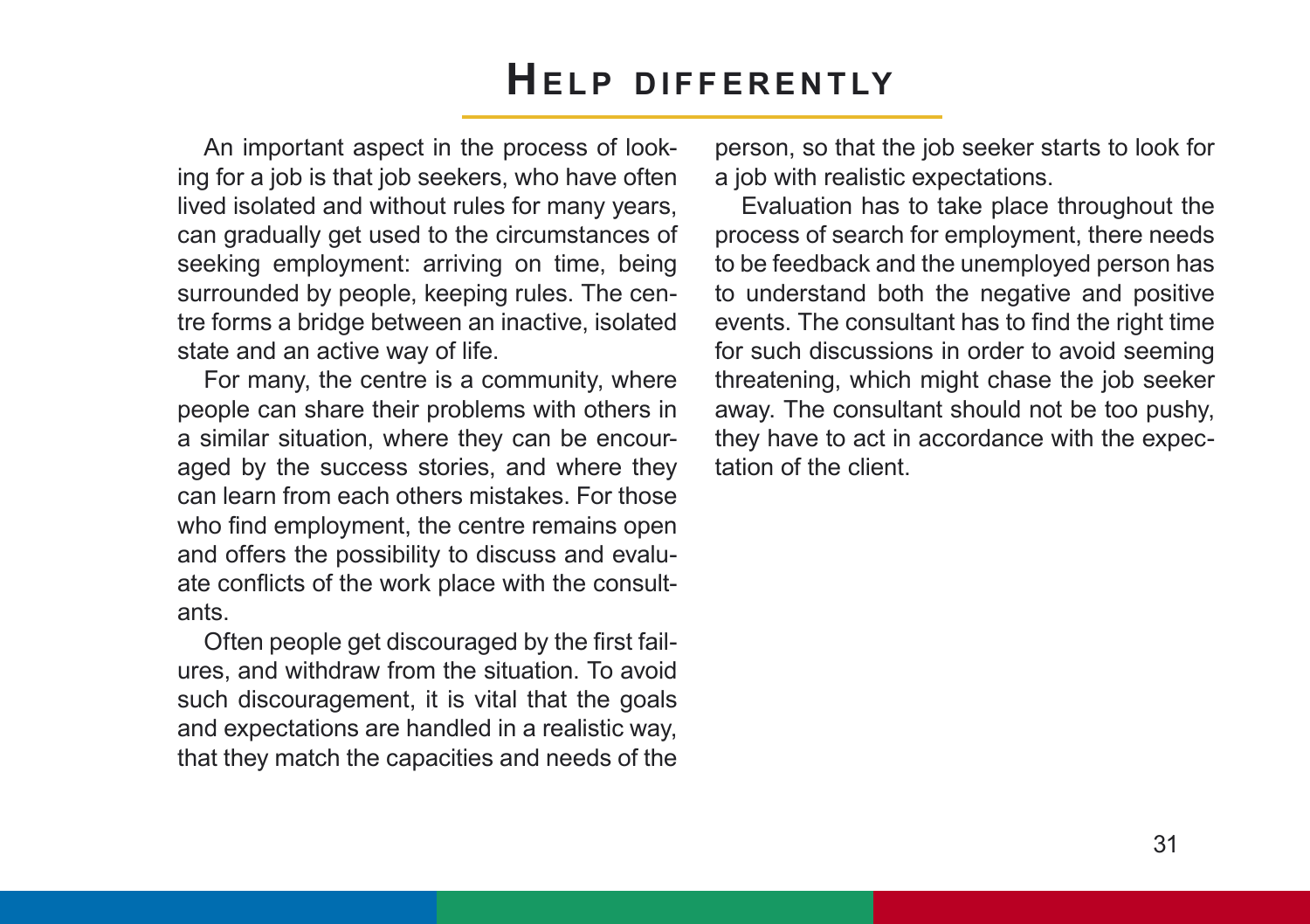### **JOB SEEKER TRAINING**



*IT training*

- $\star$  Action plan for restarting employment
- $\star$  Personal questions for seeking employment
- $\star$  Analysing professional strengths and weaknesses
- $\star$  Acting out job interview situations
- $\star$  Work-place skills
- $\star$  Preparation for a working life
- $\star$  Personal plan
- $\star$  Verbalizing personal goals
- $\star$  Social contacts, getting used to being surrounded by people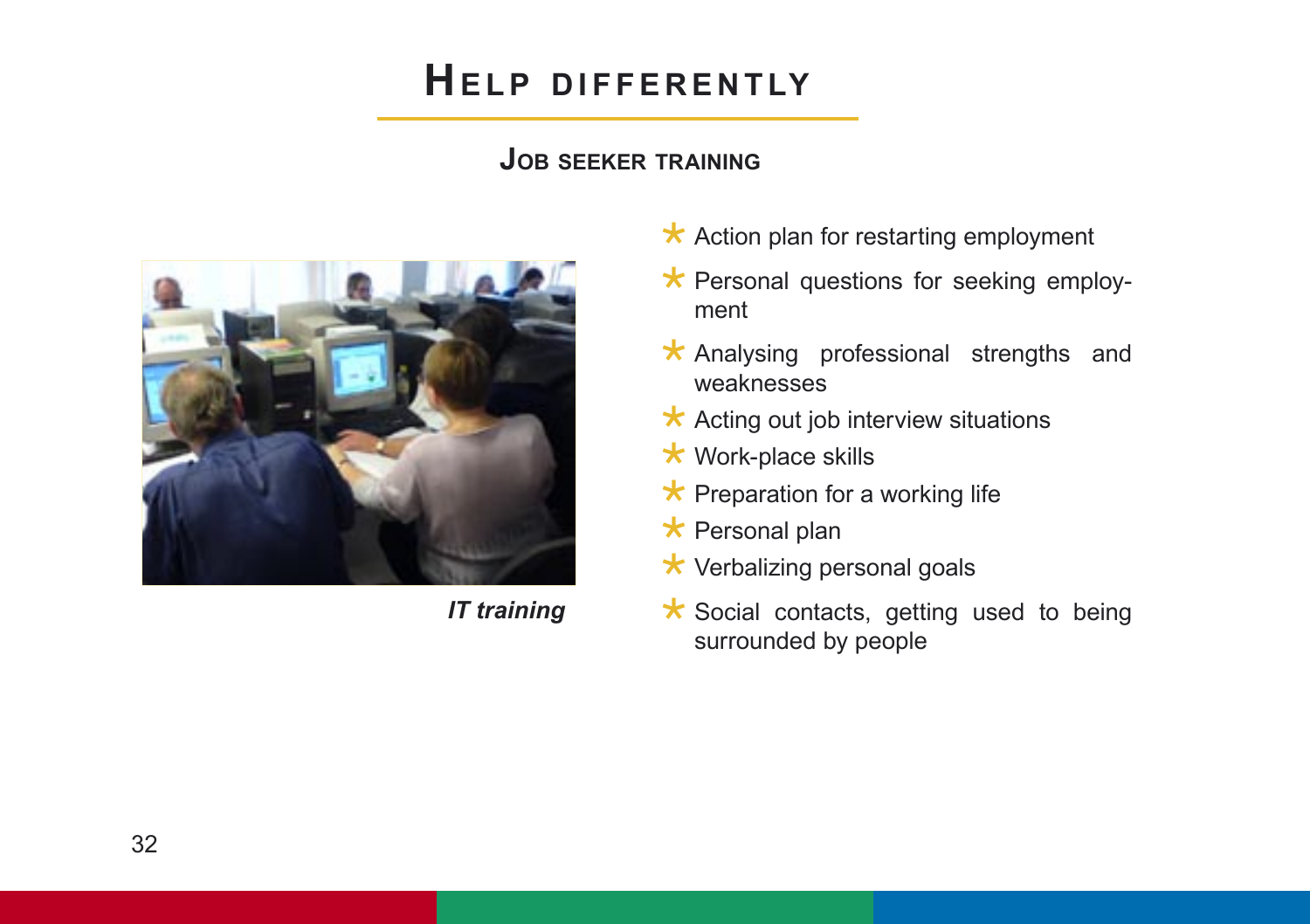#### **POSSIBLE DIRECTIONS FOR EMPLOYMENT OF JOB SEEKING HOMELESS PEOPLE**

The **most difficult** path for homeless unemployed people is to **find** (legal, contracted) employment in the **primary labour market.** For certain people **supported employment** can offer the best solution.

One type of supported employment can be obtained through the **financial support (compensation for part of the salary or compulsory costs of employers)** of the City of Budapest's Labour Office.

Another popular form of supported employment is **public employment.** The Budapest Public Employment Non-Profit Company coordinates activities where homeless people are employed to clean parks and public places.

For many others, the **temporary employment** certificate is the solution. The advantage for the employee is that he is insured during the days of work and can receive benefits later on (pension, insurance during sickness).

#### **Dilemmas**

Permanent or temporary employment? Legal or illegal work?

Many homeless people tend to work **illegally, on a temporary basis.** In the program, it is our goal to decrease their numbers, as this type of work does not offer insurance, and makes the worker extremely vulnerable.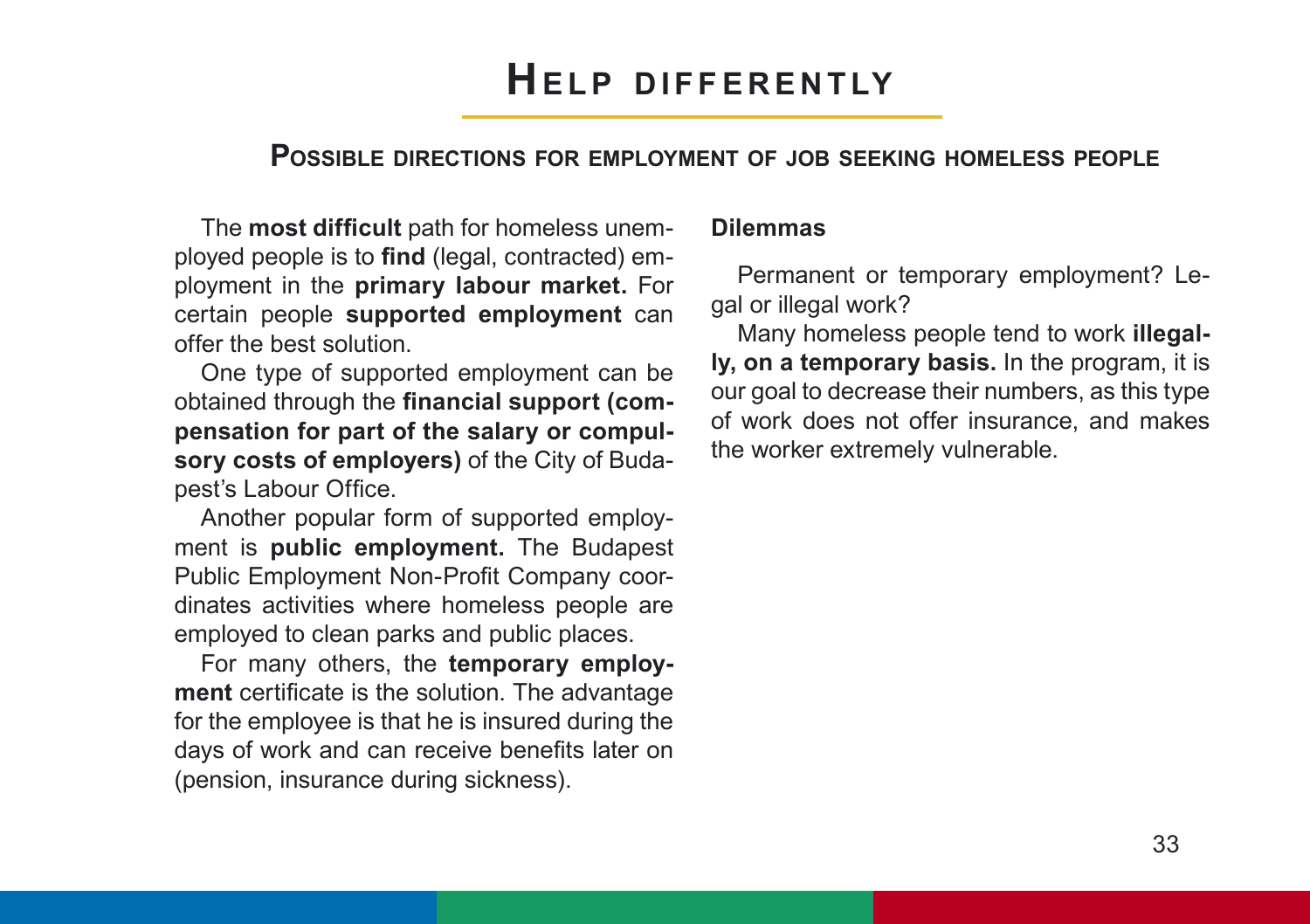### **COOPERATION FOR THOSE RECEIVING REGULAR SOCIAL BENEFIT THE CHART OF COOPERATION**



34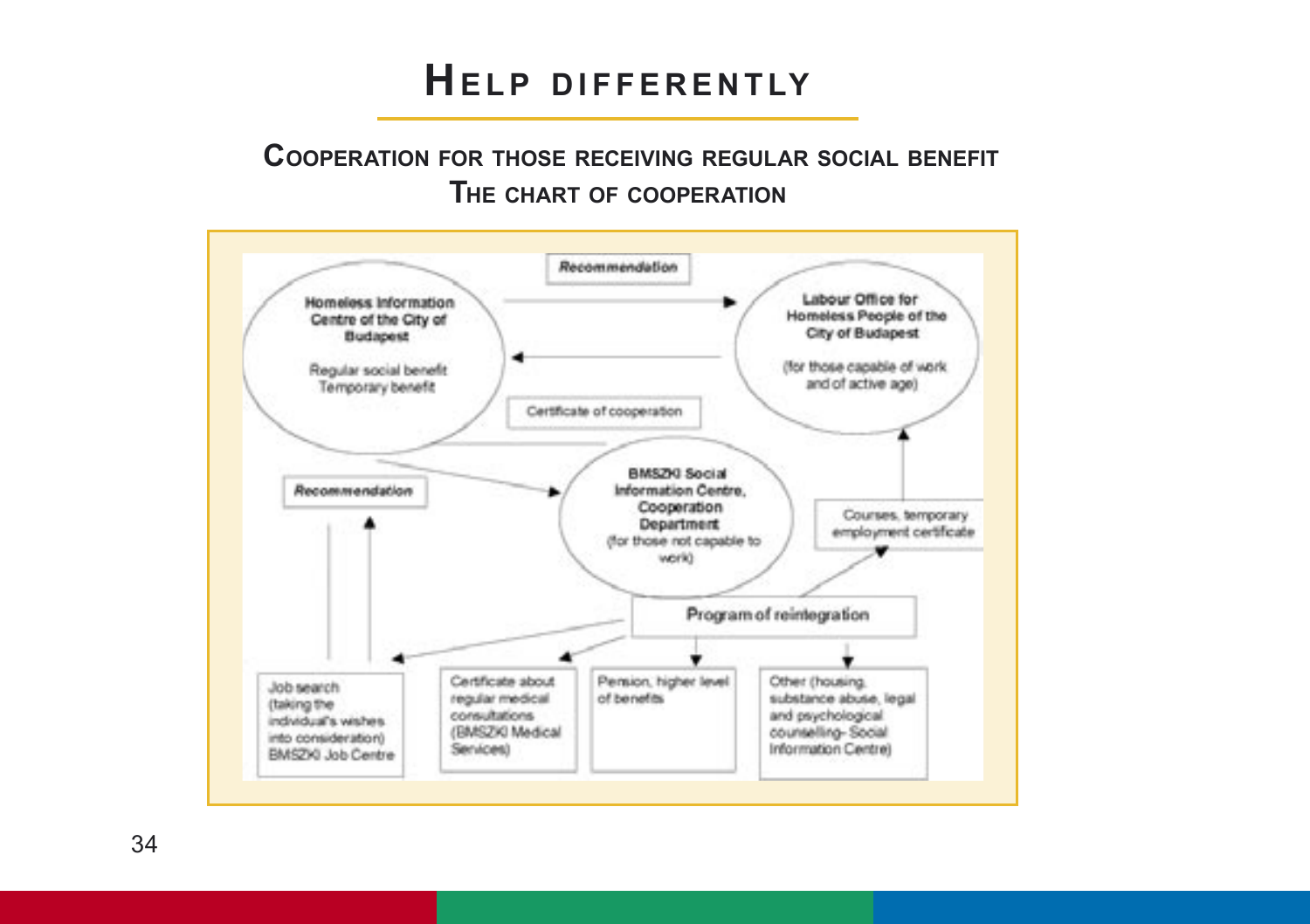#### **PROGRAMS TARGETING ACTIVATION**

The road leading to social integration is often long, curvy and full of obstacles. Although labour market integration is a very important part of this road, it is not for everyone. If the labour market is closed or too narrow, many people will not manage to get there, yet they too will have to be offered a chance for social integration. We have to find different ways for the integration of those who are unfit for the labour market. For those who only tend to be slower, we will have to provide a gradual shift from one to the other.

For these situations we recommend the use of activation programs. We have to keep in mind that for certain people this might be only a temporary stage, for others this might be as far as they can get. It varies from person to person, and puts a lot of responsibility on the social workers.

#### **The most typical programs are**

- $\star$  Fedél nélkül street paper written and distributed by homeless people
- $\star$  Use of computers, IT
- $\star$  Watching and discussing films, film clubs
- $\star$  Library, newspapers, cross-words
- $\star$  Language learning
- $\star$  Hand crafts
- $\star$  Other, on an occasional basis: hiking, holidays, barbecue, celebrating birthdays, festivals, sports events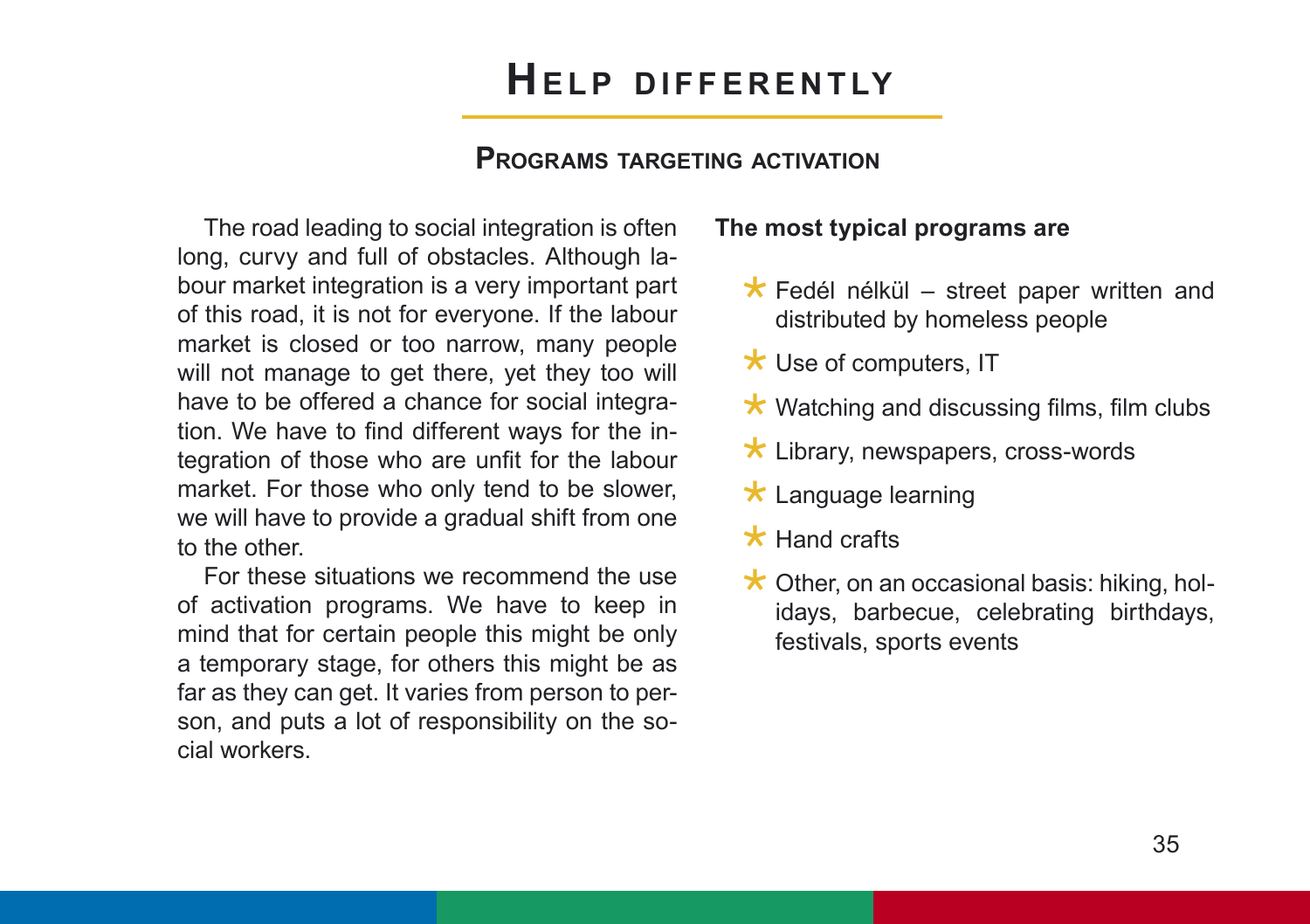### **BASIC COMPUTER COURSE**

- $\star$  There are no conditions, anyone can take part in the course
- $\star$  The training is done by social workers who can proceed slower or faster depending on the individual's needs
- $\star$  Training in 7 locations hostels and day centres
- $\star$  9 modules skills of word processing, table construction and internet use
- $\star$  Length of the course: 9 weeks 20 hours
- $\star$  "Products": Cv-s for job seekers, email addresses



*Basic computer course – Teaching the teachers*

#### **The most important goals:**

- $\star$  Learning the basics about how to use a computer
- $\star$  Activation of users living in hostels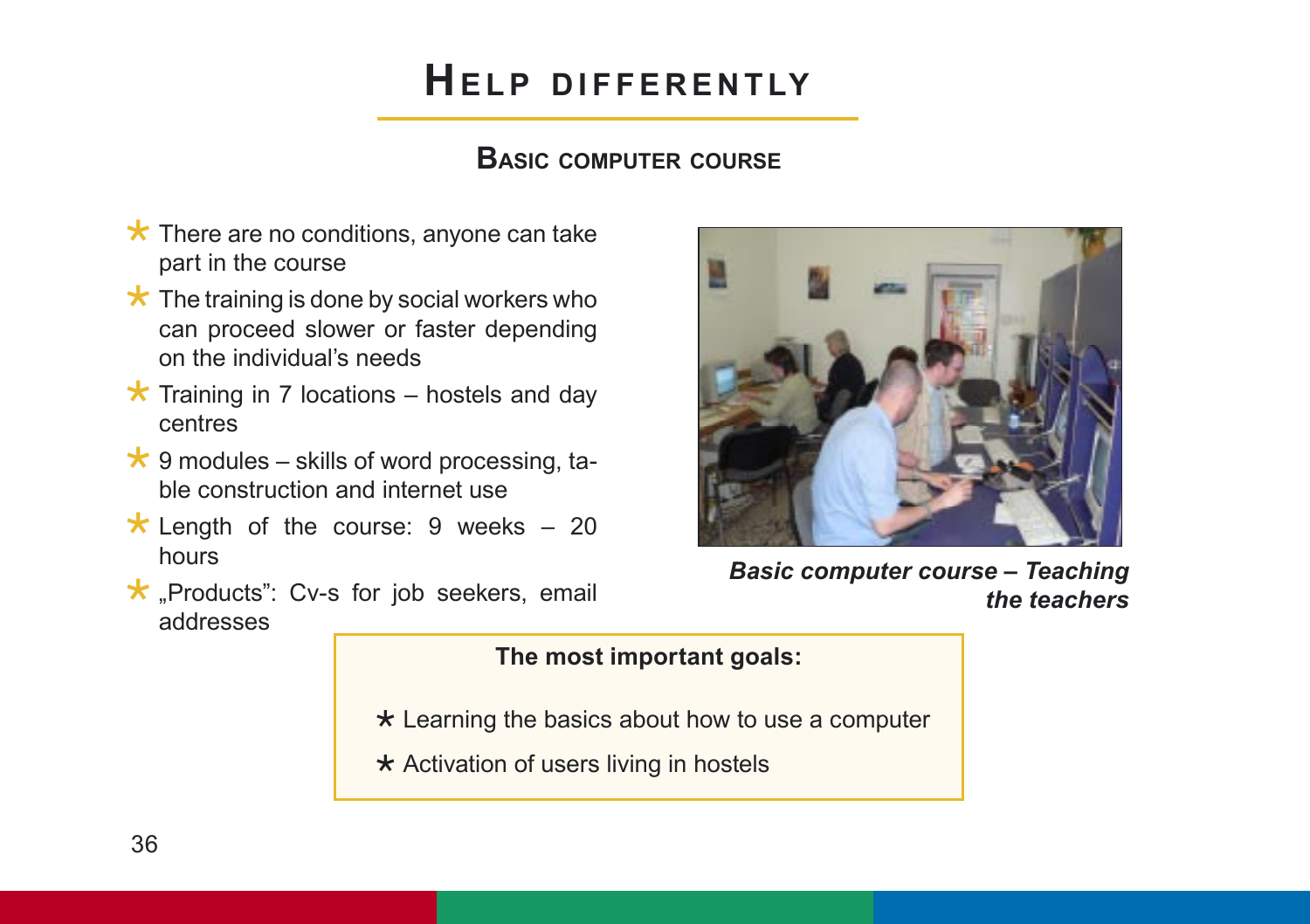### **HOUSING PROGRAMS – SUPPORTING INDEPENDENT LIVING**

### **Supporting integration**

- $\star$  Closure of successful cooperation
- $\star$  Gradual decrease in financial and mentoring support
- $\star$  Breaking away from the homeless services

### **How does integration happen in the housing programs – independent living?**

- $\star$  Strengthens self-reliance
- $\star$  Institutionalization can be avoided
- $\star$  It enables people to grow a private sphere
- $\star$  It creates a secure background for employment and keeping a job
- $\star$  It make it possible to make new friendships, get to know neighbours, set up a family
- $\star$  It starts a process of rehabilitation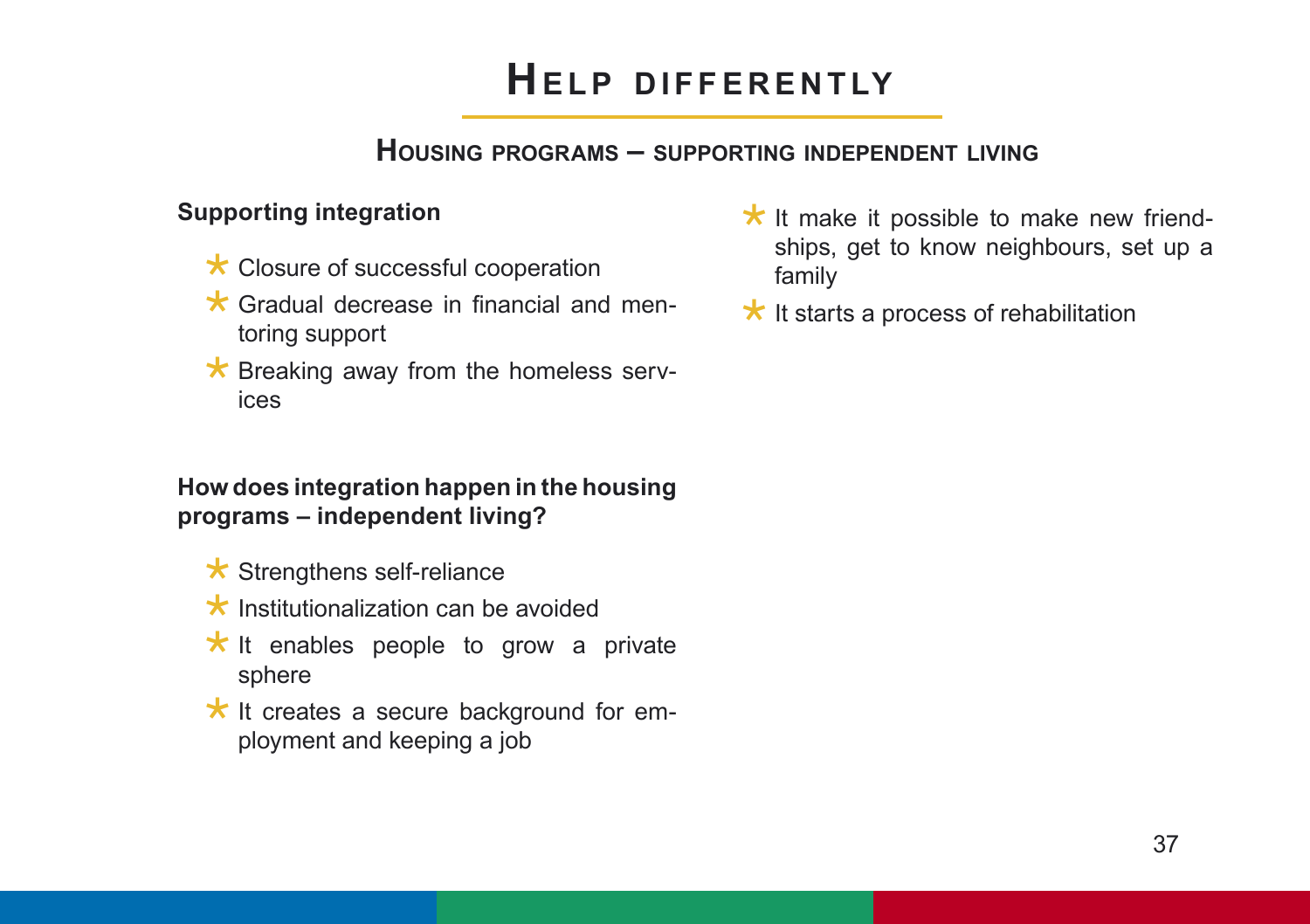### **THE EFFECTS OF THE HOLISTIC INTEGRATED APPROACH**

- $\star$  Inter-service cooperation between different fields of expertise
- $\star$  A new approach for social workers
- $\star$  The structured questions of the needs assessment tests help both user and social worker to set up a realistic plan of action
- $\star$  Social work based on real needs and realistic goals is more efficient and bears more fruit
- $\star$  It unites and sums up experience from the social and homeless sector
- $\star$  It creates good practices, and encourages further innovation
- $\star$  It makes changes in the life and circumstances of homeless individuals more flexible and easier to follow
- $\star$  Users understand expectations and the role of the social worker better
- $\star$  Users feel they have a chance to tackle their multiple problems
- $\star$  Users can be directed to the services which can best address their needs